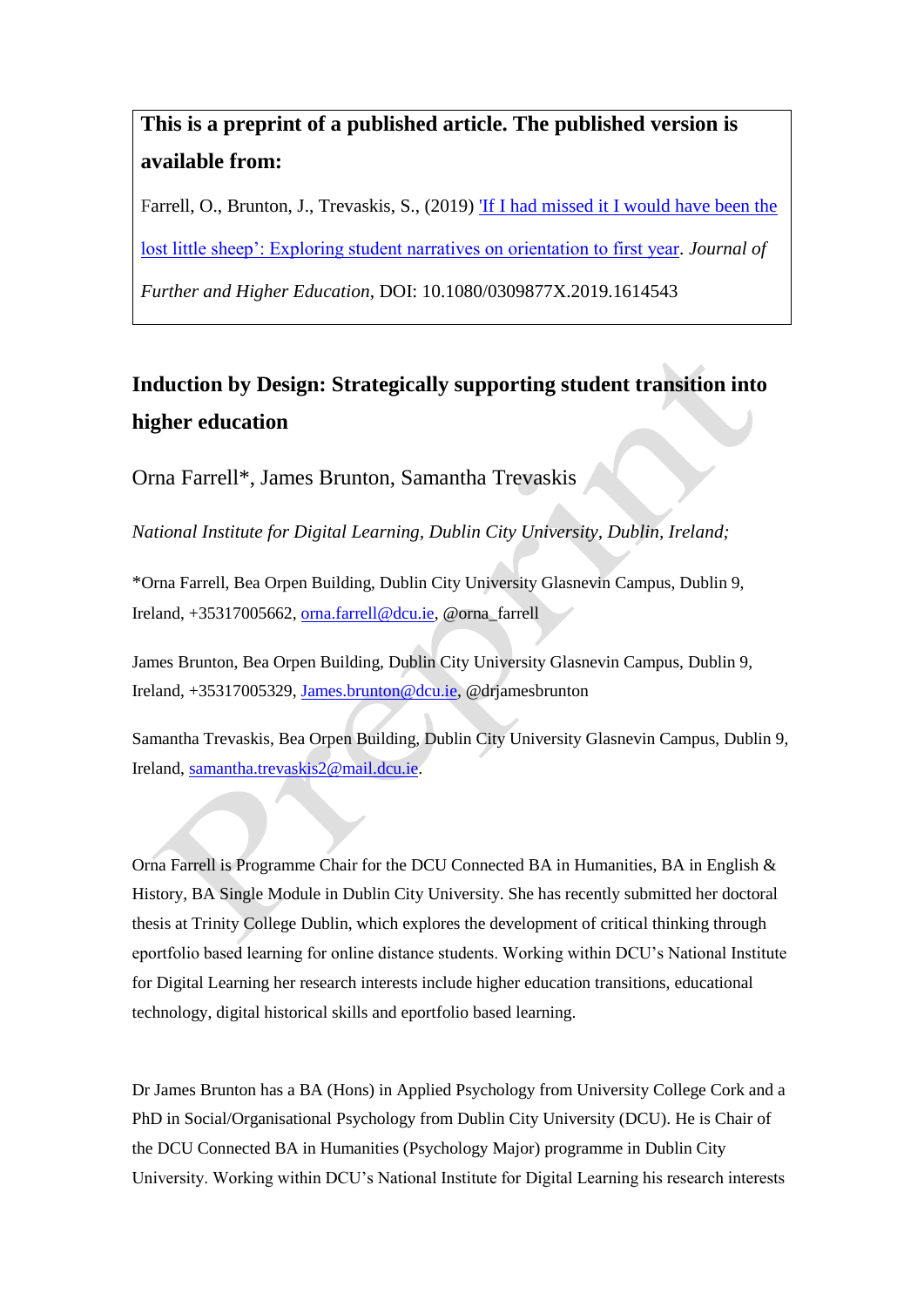include the psychology of identity formation, socialisation/induction processes for 'off-campus' higher education students, and digital assessment.

Samantha Trevaskis is a third year undergraduate student studying Psychology with DCU Connected. Her research interests include Educational and Health psychology, as well as Neuropsychology. Upon completion of her undergraduate degree, Samantha will continue with further Education in Psychology.

# **Induction by Design: Strategically supporting student transition into higher education**

This qualitative study reports on an on-entry induction and socialisation intervention designed to support and retain students transitioning to higher education at an Irish private higher education institution. Following the intervention, a qualitative study was conducted with the aim of exploring new undergraduate student experiences of transitioning to higher education and their experiences of participating in the induction by design. Six themes emerged during the analytical process: academic experiences, expectations of higher education, the impact of college on life, induction by design, socialisation and the transition from school to college. Findings indicate that designed induction interventions which focus on the on-entry phase of the study lifecycle can have a positive impact on new higher education students.

Keywords: Student success, transition, induction, higher education, orientation, retention

# **Introduction**

Retaining students and supporting transition into higher education are key issues facing higher education institutions. A recent study on progression in Irish higher education conducted by the Irish Higher Education Authority found that an average of 14% of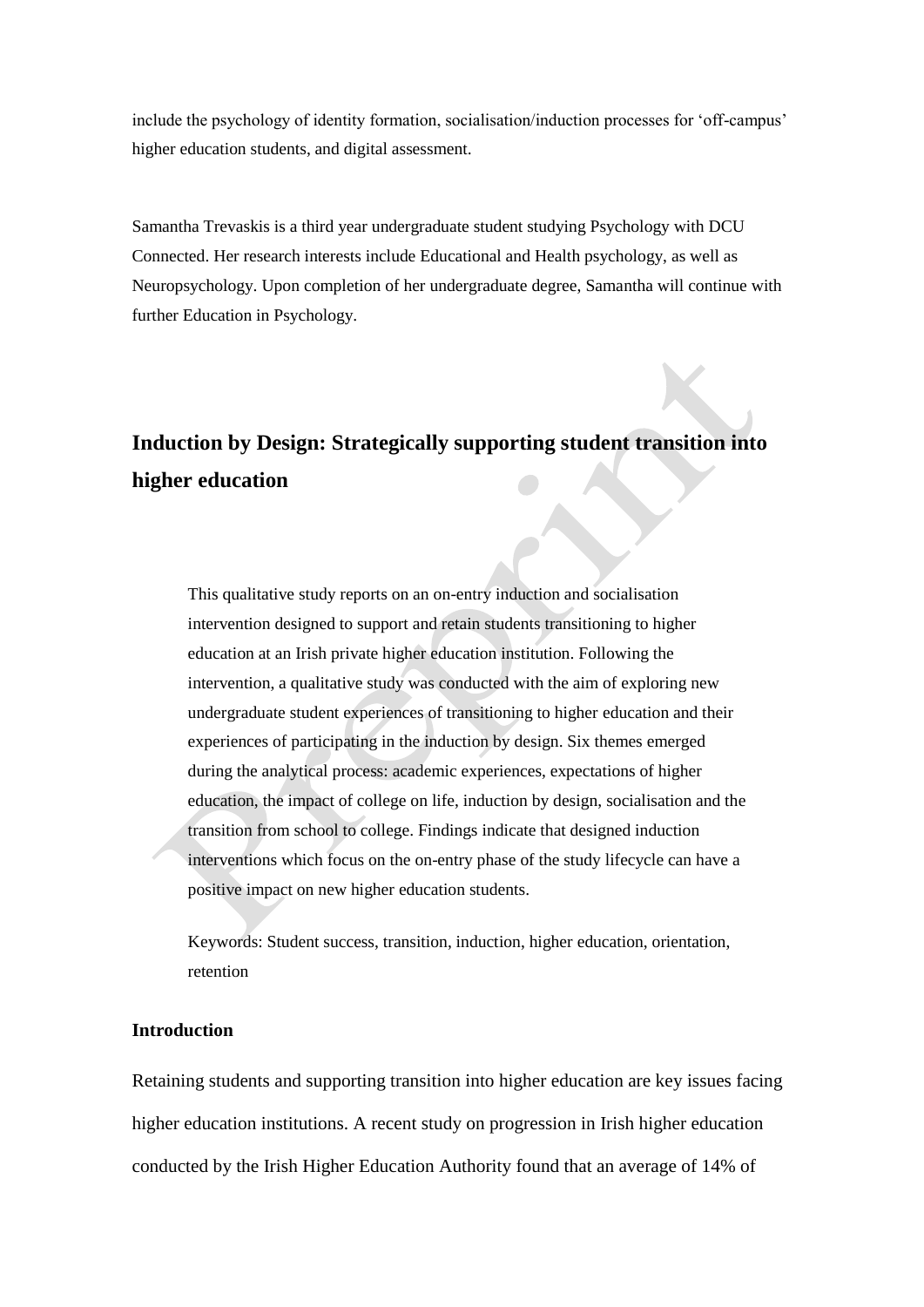new undergraduate entrants failed to progress to the second year of their programme (HEA 2018). In addition, 27% of new undergraduates studying level 6 and level 7 undergraduate courses did not progress to their second year (HEA 2018). High levels of attrition among first year university students is a trend worldwide (Whitehead 2012). In an Irish private higher education institution, retention and progression of first year undergraduate students was highlighted as an area of concern. In response to this, a new on-entry induction and socialisation plan was designed and implemented, which is informed by research on student success and transition to higher education. Following the induction by design intervention, a qualitative study captured the narratives of first year students who had participated.

## **Literature review**

### *Why do students withdraw?*

Research on university student withdrawal has been underway for over forty years, and began in the US when high non-completion rates of nearly 50% became a concern (Yorke and Longden 2004) The factors which cause student withdrawal from university are according to Yorke (1999) and Jones (2008); having chosen the wrong course, academic difficulties, financial issues, a negative student experience and challenges with the social aspects of university. During the first year, there are a range of difficulties encountered by students. These issues, also known as the 'roots of attrition include managing time, study workload, course or family expectations, financial strain, conflict between family and life commitments, navigation an unfamiliar university system, becoming an independent learner (Brooker, Brooker, Lawrence, 2017).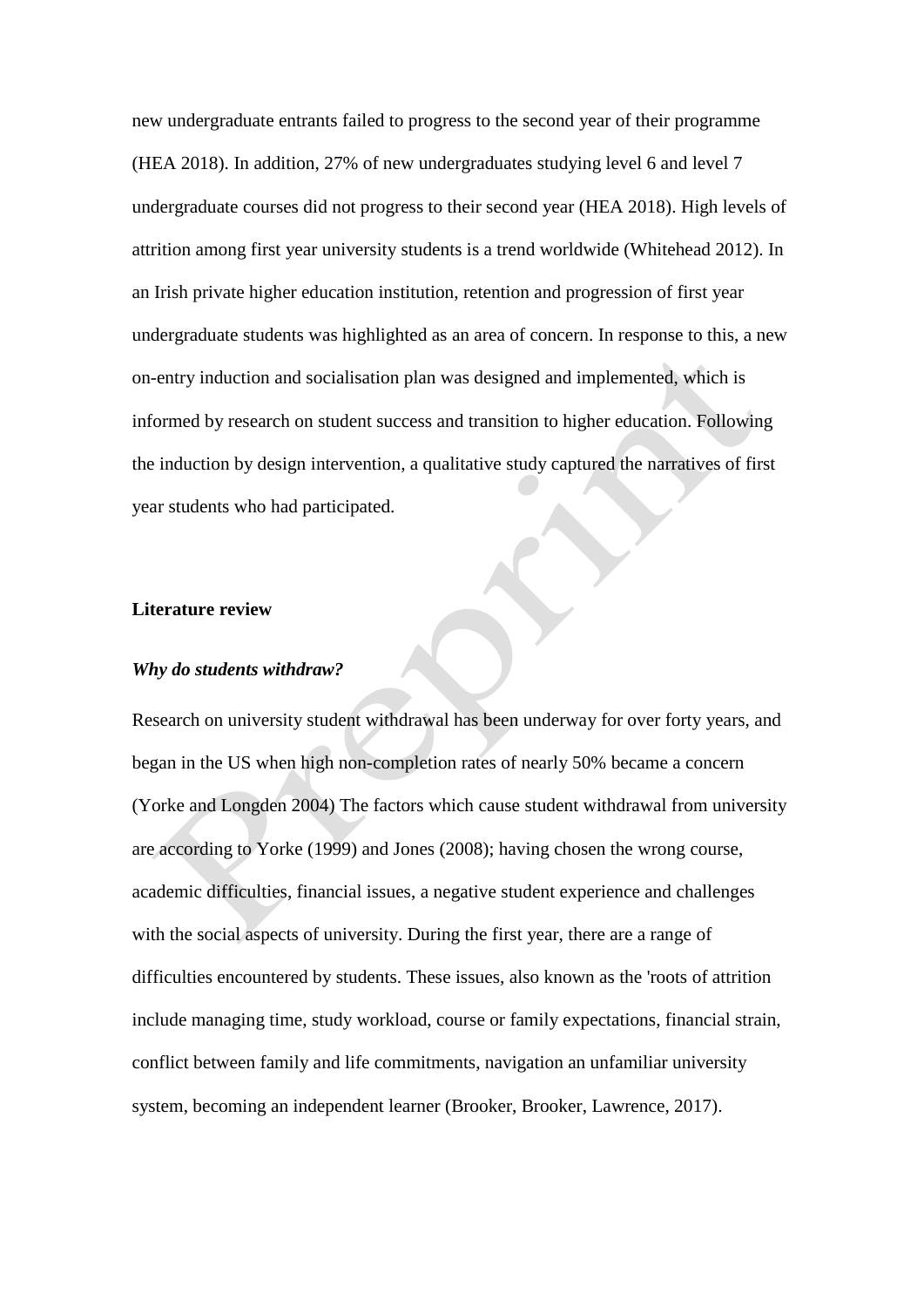A number of the factors which contribute to student withdrawal are not attributable to the student but rather to the institution (Cook 2009). Moving from the controlled environment of school to being an independent learner in university can cause new students anxiety and distress (Lowe and Cook 2003; Pennington et al. 2018) As a result, institutional retention programmes have become prevalent in the last decade and can have a positive impact on student transition when they address the 'roots of attrition' outlined above (Cuseo 2002; Cook 2009; Jones 2008).

The literature on transition and retention suggests that students are most likely to withdraw during the first year of university (Jones 2008; Yorke 1999; Cook 2009). Therefore, if students are actively supported during their transition to university they are more likely to develop the skills required to progress successfully to the second year of their programme (Thomas 2012; Thomas et al. 2017; Pennington et al. 2018). Additionally, research conducted by Murtagh et al. (2017) indicates the importance of attendance at induction to students first year attainment.

# *Strategies to Promote Student Success*

The literature indicates that institutional approaches to orientation and learner agency have an impact on student transitions to higher education (Bowles and Brindle 2017; Khau 2011). Taking a strategic institutional approach to student transition can positively impact on transition experiences and retention (Brunton et al. 2016; Thomas 2012; Thomas et al. 2017). Jones (2008) found that students can feel stronger commitment to their courses and are more likely to persist if there is a strong studentinstitution and programme match, good preparation prior to entry, minimal financial issues or personal difficulties, a satisfactory academic experience, and opportunities for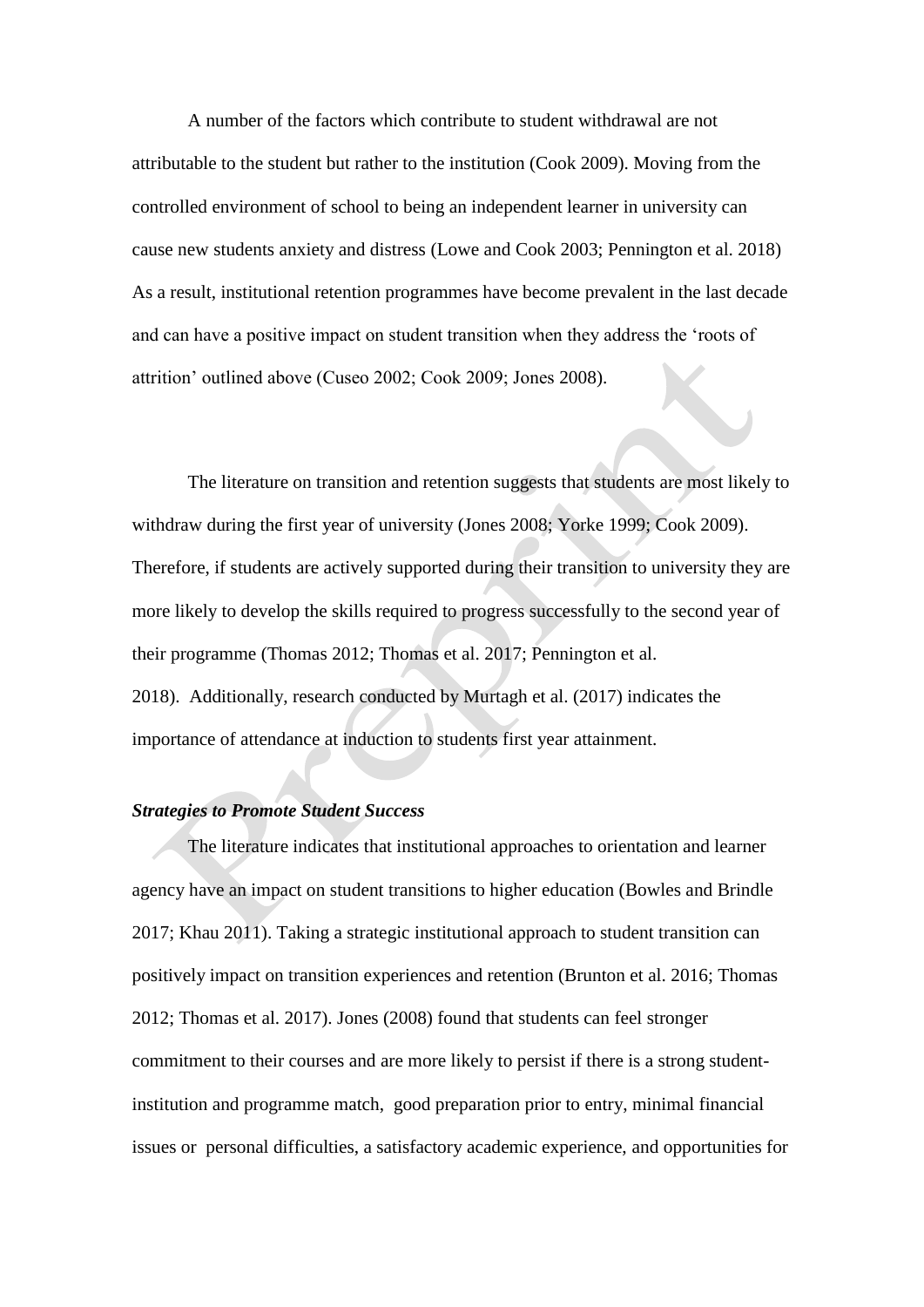meaningful social integration in the early stages of the academic year. At the institutional level, there should be high-level responsibility for nurturing a culture of belonging and creating the necessary infrastructure to promote student engagement, retention and success (Brunton et al. 2017; Thomas 2012; Thomas et al. 2017).

In order to actively support student transition to university, an induction/orientation programme which actively promotes two key elements: academic readiness and social readiness are crucial to student success (Cook 2009, Lowe and Cook 2003; Hussey and Smith 2010 ). Orientation activities to promote academic readiness should foster in students realistic expectations of their academic workload, and their responsibilities as independent learners (Yorke and Longden 2004; Cook and Rushton 2009; Vihavainen et al. 2013). In addition, induction academic readiness activities should proactively raise awareness of university support services such as the library (Soria et al. 2013; Hurst and Leonard 2007; Tinto 2017). Further, raising awareness of university level study skills and independent learning habits is an important academic readiness message that students should receive during orientation (Cook et al. 2005; Mery, Newby and Peng 2012; Lear, Li and Prentice 2016).

Social readiness can be encouraged during the transition period by fostering a sense of belonging and giving students opportunities for social interaction which can have a positive impact on retention (Cook et al. 2005; Yorke and Longden 2004; Thomas 2012; Bowles and Brindle 2017; Hughes and Smail 2014; Tinto 2017) Orientation activities should foster social interaction between peers and between students and academics (Cook et al. 2005; Thomas 2012; Thomas et al. 2017).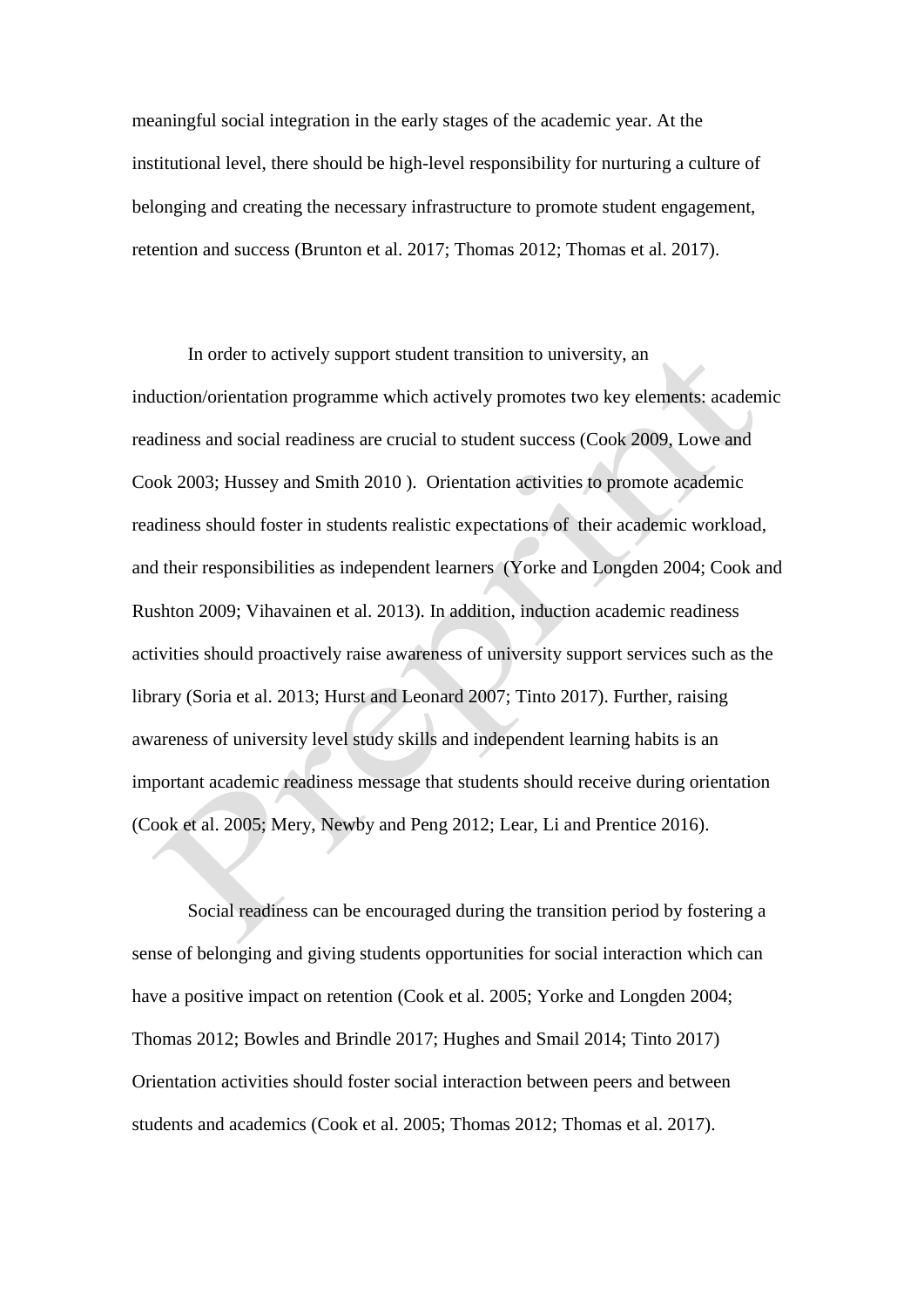Involving senior students in induction as student mentors is beneficial for providing role models for new students (Lowe and Cook 2003; Thomas 2012; Thomas et al. 2017)

### **Induction by Design**

In addition to the academic and social readiness activities discussed above, a physical orientation of the university campus is beneficial to new students (Yorke and Longden 2004, Cook, Rushton, McCormick and Southall 2005). Further, research conducted by Murtagh et al. (2017) indicates the importance of attendance at induction to students' first year attainment. Induction by Design

Drawing on the student success literature discussed above, a new induction by design on-entry approach was developed at the private higher education institution. This was developed in response to institutional concerns over the retention and progression of first year undergraduate students.

The previous approach to induction was process orientated, fitting in with an efficient registration schedule, and consequently it was limited to approximately an hour in duration. While some important induction and socialisation activities took place, the limited time did not allow for other induction activities. There was also a period of time for most students, when they moved from their registration room to their induction room, and had to wait until the rest of that student group had registered before the induction could begin. This waiting period was perceived by the academic staff as having a detrimental effect on the students during the subsequent induction.

The new induction by design sought to address the shortcomings identified above and to strategically promote student success through a carefully crafted set of induction and socialisation activities which were shaped by the literature outlined above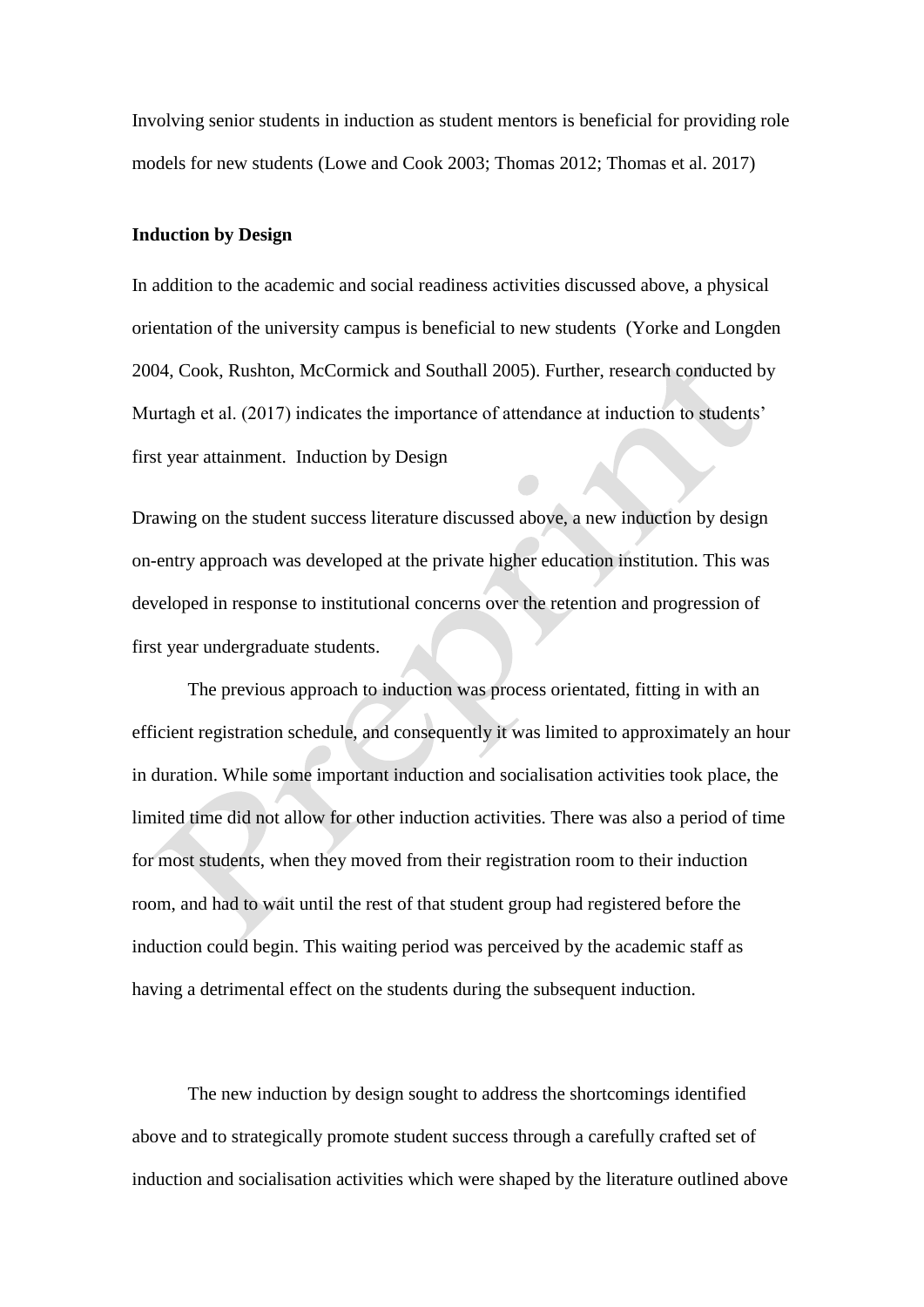and were particularly influenced by the University of Ulster's Student Transition And Retention (STAR) projects' Guidelines for the Management of Student Transition (Cook, Rushton, McCormick and Southall 2005)

The new induction was a two-day event, the first day comprised of registration and a short welcome and the second day was a full day of induction activities (See table 1 below). The induction by design aimed to foster and develop social and academic readiness for new undergraduate students and to create an open and welcoming environment. The social readiness activities were: a welcome talk, team building, meet student mentors, scavenger hunt, and a social event. The academic readiness activities were: study skills, library, careers & student services sessions, and an expectations activity. In addition, the scavenger hunt activity was a physical orientation of the campus.

| <b>Induction by Design Activities</b> |                                                                                                                                        |                                                                                                                                                   |  |
|---------------------------------------|----------------------------------------------------------------------------------------------------------------------------------------|---------------------------------------------------------------------------------------------------------------------------------------------------|--|
| Activity                              | Aim                                                                                                                                    | <i>Literature</i>                                                                                                                                 |  |
| Welcome talk                          | Break the ice<br>Create a welcoming<br>atmosphere                                                                                      | Cook et. al. 2005                                                                                                                                 |  |
| Team building                         | Encourage socialisation with<br>peers<br>Encourage socialisation<br>between students and<br>programme team staff                       | Cook et. al. 2005 Thomas 2012;<br>Thomas et al. 2017; Yorke and<br>Longden 2004; Bowles and<br>Brindle 2017; Hughes and Smail<br>2014; Tinto 2017 |  |
| Study skills                          | Make students aware that<br>there are tools they need to<br>have in order to succeed in<br>their education goals<br>Academic readiness | Cook et al. 2005; Mery Newby<br>and Peng 2012; Lear, Li and<br>Prentice 2016                                                                      |  |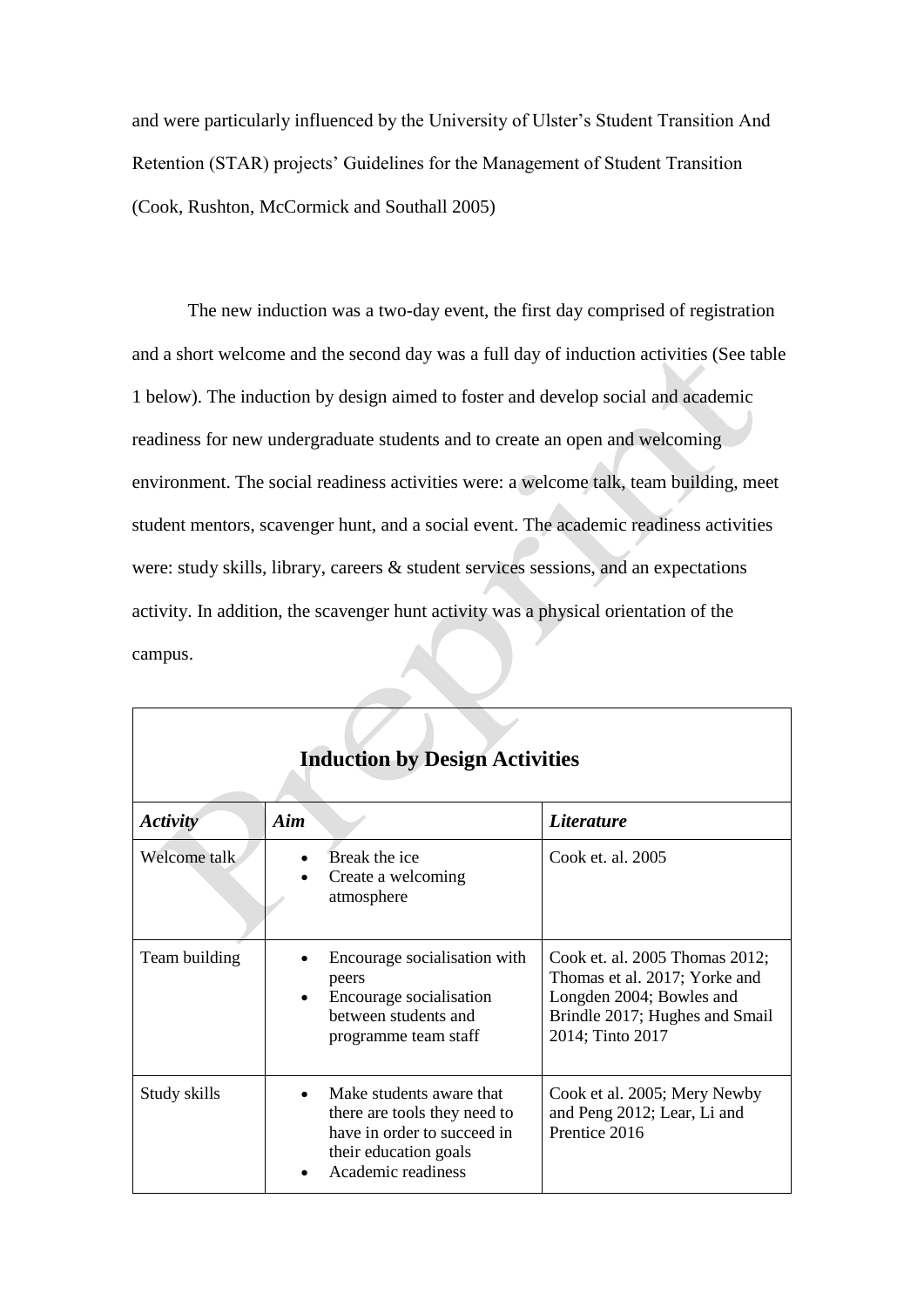| Library, careers<br>& student<br>services talk | Raise awareness about<br>college support services                                                                      | Soria et al. 2013; Hurst and<br>Leonard 2007; Tinto 2017                                                     |
|------------------------------------------------|------------------------------------------------------------------------------------------------------------------------|--------------------------------------------------------------------------------------------------------------|
| Meet student<br>mentors                        | Provide positive role models<br>for the new students to<br>emulate<br>Provide opportunity for peer<br>support          | Lowe and Cook 2003; Thomas<br>2012; Thomas et al. 2017                                                       |
| Scavenger hunt                                 | Physical orientation of<br>campus<br>Encourage team building and<br>socialisation                                      | Yorke and Longden 2004; Cook,<br>Rushton, McCormick and<br>Southall 2005; Thomas 2012;<br>Thomas et al. 2017 |
| Expectations<br>activity                       | Provide learners with a<br>positive set of expectations<br>that the organisation has for<br>them<br>Academic readiness | Yorke and Longden 2004; Cook<br>and Rushton 2009; Vihavainen et<br>al. 2013                                  |
| Social event                                   | Encourage socialisation<br>between students, academic<br>staff and peer mentors                                        | Cook et al. 2005; Thomas 2012;<br>Thomas et al. 2017                                                         |

Table 1. Induction by Design Activities

The induction sessions were led by academic staff who were teaching on the degree programmes relevant to the students they were interacting with. Academics were briefed and received a training session on the aims of the new induction and their roles.

# **Methodology**

A qualitative study was designed with the aim of exploring new undergraduate student experiences of participating in the induction by design intervention and to explore their experiences of transitioning to higher education. The study was framed by the following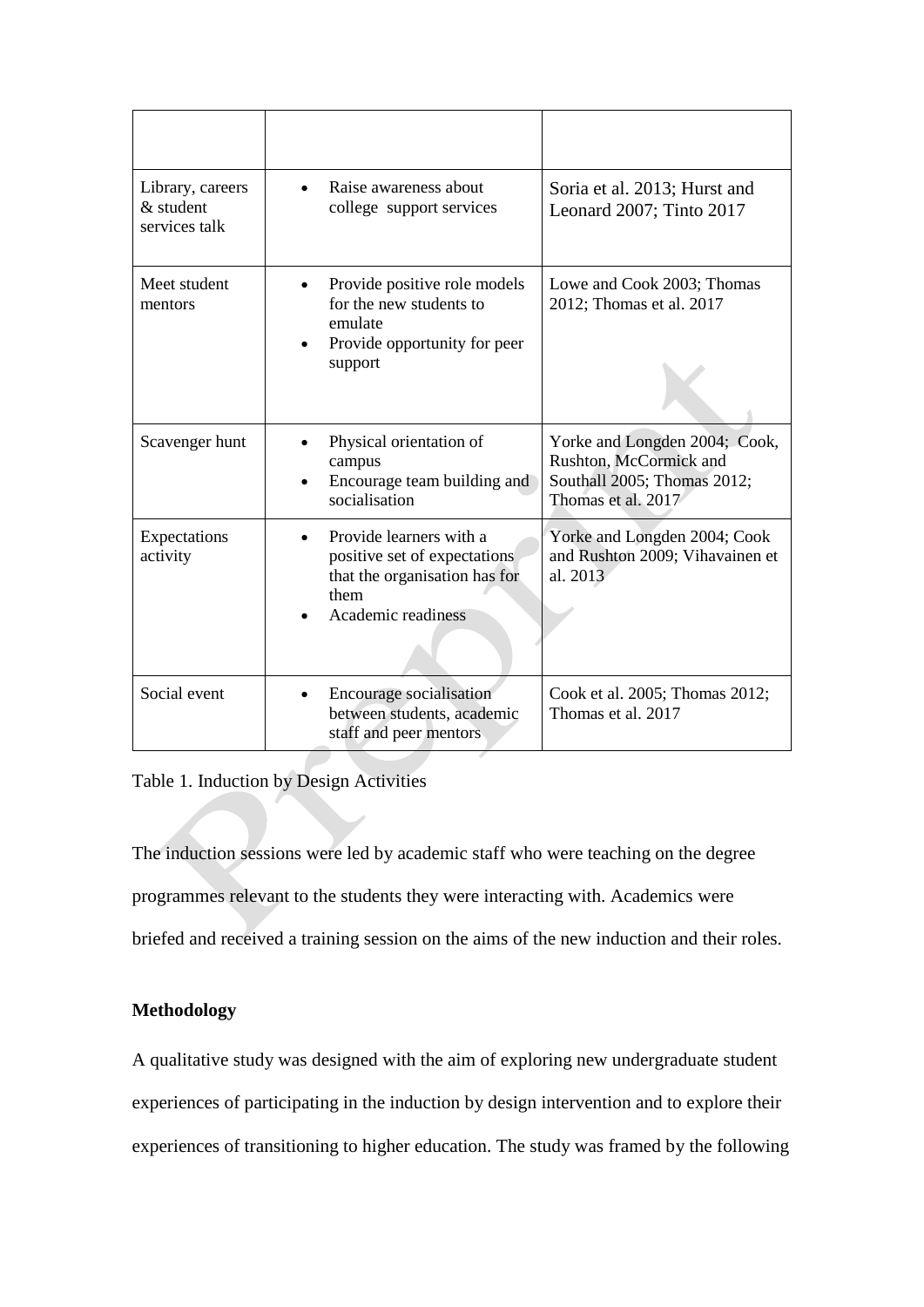research question: *How does a designed induction intervention impact on student narratives of transition into higher education?*

Eight participants consented to take part in the study, two male and six female. Participants were aged 18-19, were all school leavers and the majority lived with their parents. Data was collected through semi-structured interviews. An interview schedule was designed which contained twenty-seven questions related to starting college, taking part in induction activities, socialisation, studying, the impact of college and plans for the future. The interviews were conducted during the first six weeks of the academic year.

The analytical approach taken for the study was thematic analysis following Braun and Clarke's (2006) model. Thematic analysis was an appropriate method as it is a flexible and rich way to report patterns in qualitative data (Braun and Clarke 2013). The interviews were transcribed and coded using Nvivo. Candidate themes were refined and reviewed through an iterative process for internal homogeneity and external heterogeneity (Braun and Clarke 2006). After a number iterations of reviewing and refining, a thematic diagram was created and each theme defined and named. Themes constructed through the analytical process are discussed in the findings below.

#### **Findings**

The findings of this study show that the socialisation activities had an impact on the students' narratives in relation to their transition to higher education. Six themes were constructed during the analytical process, they were: academic experiences, expectations of higher education, the impact of college on life, induction by design, socialisation and the transition from school to college, see figure 1 below.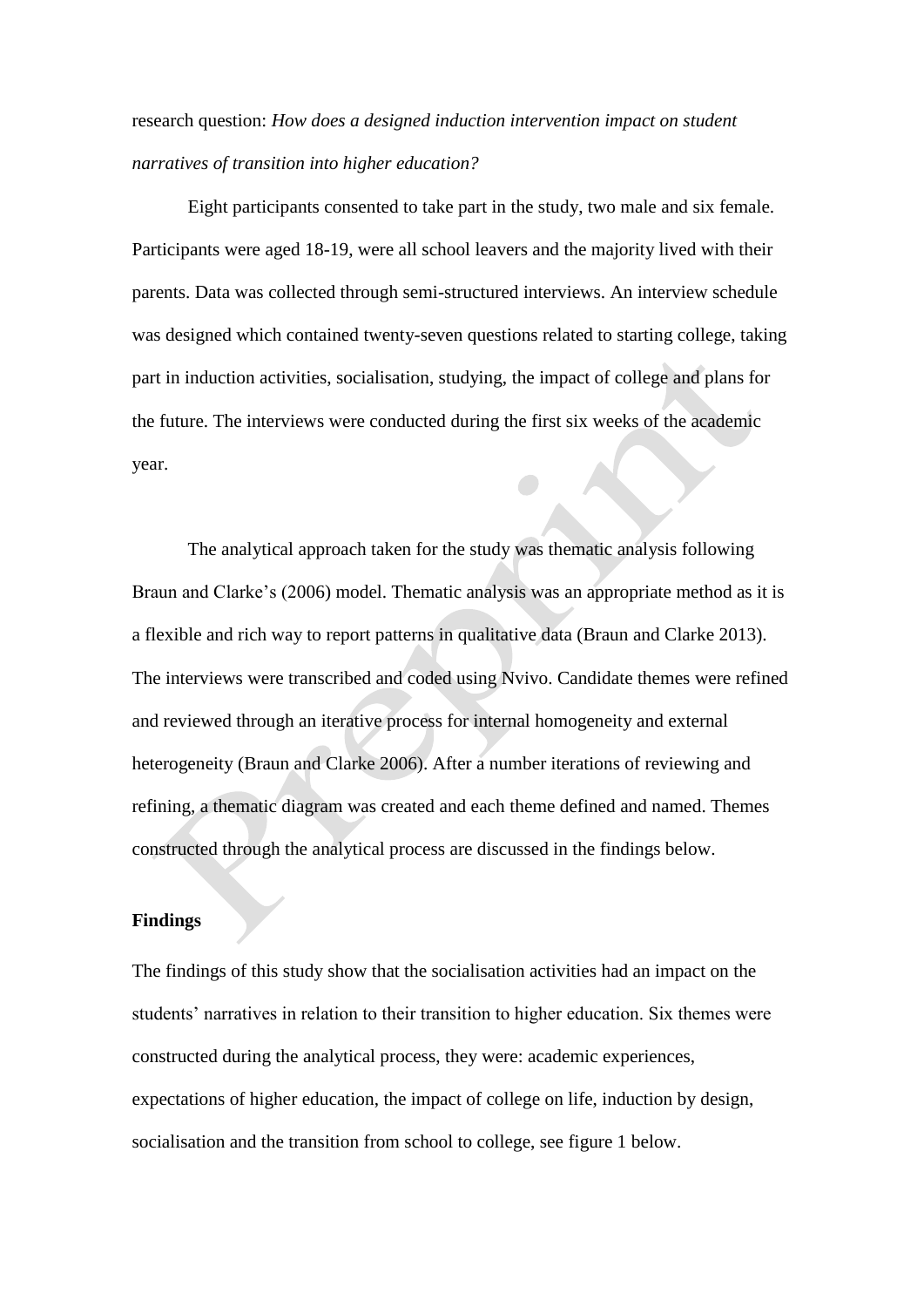

Figure 1. Thematic Map

# *Academic experiences*

This theme explores participants' academic experiences during the first month of higher education. For some participants the induction intervention allayed social anxieties but did not their academic anxieties, *'induction took away the fear from the social side but it didn't do anything for the academic side'.* In their narratives, participants articulated anxieties about their ability to manage their academic workload and to produce academic assignments which met higher education standards.

*'I feel like my level of work isn't up to the standard that the lecturers are expecting but I suppose that's just one of those things that gets in your head.' (Participant A)*

For some participants, they expressed anxiety around perceived criticism that they might receive in assignment feedback.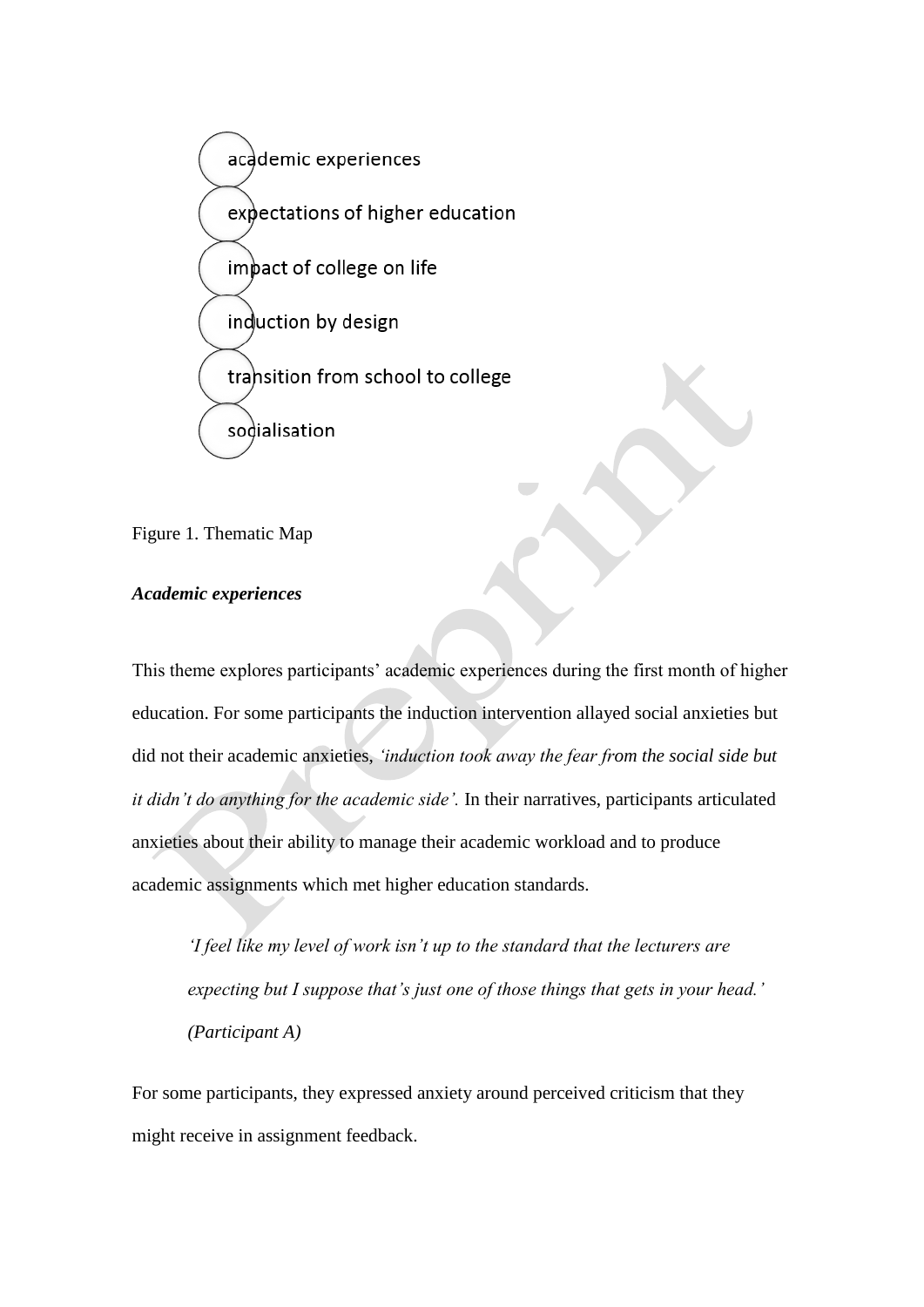## *Expectations of higher education*

Participants expectations of higher education are explored in this theme, in terms of their expectations of the institution and the institutions' expectations of them. Participants perceived that the institution had high, day to day, expectations of them of the students in terms of attendance and completion of assignments to a high standard.

'*Well like any college or school they expect me to participate, hand in assignments and do well. Like any kind of education, they are all going to expect you to hand in your assignments on time and show up to class.'(Participant F)*

The institution was described as being of relatively smaller scale and as a consequence of smaller class sizes, they felt there was a more focused individual attention on them as students.

*'you've got smaller classes, so because you've got smaller classes, they're more concerned with you, concerned with you getting an assignment rather than the whole class. As a whole, there's kind of more interest in the individuals, it's easier.' (Participant F)*

Participants emphasized what the ideal student would be with regards to the institution's expectations, by describing students who don't match up to that ideal.

*'I'd expect the students to not just be here, like I know so many people that go to college for the craic, and I go for the craic, but I do all my assignments I do my readings, I'm on top of it. People just go and they bunk off halfway through and then they go to the pub. I just can't understand people like that, especially here*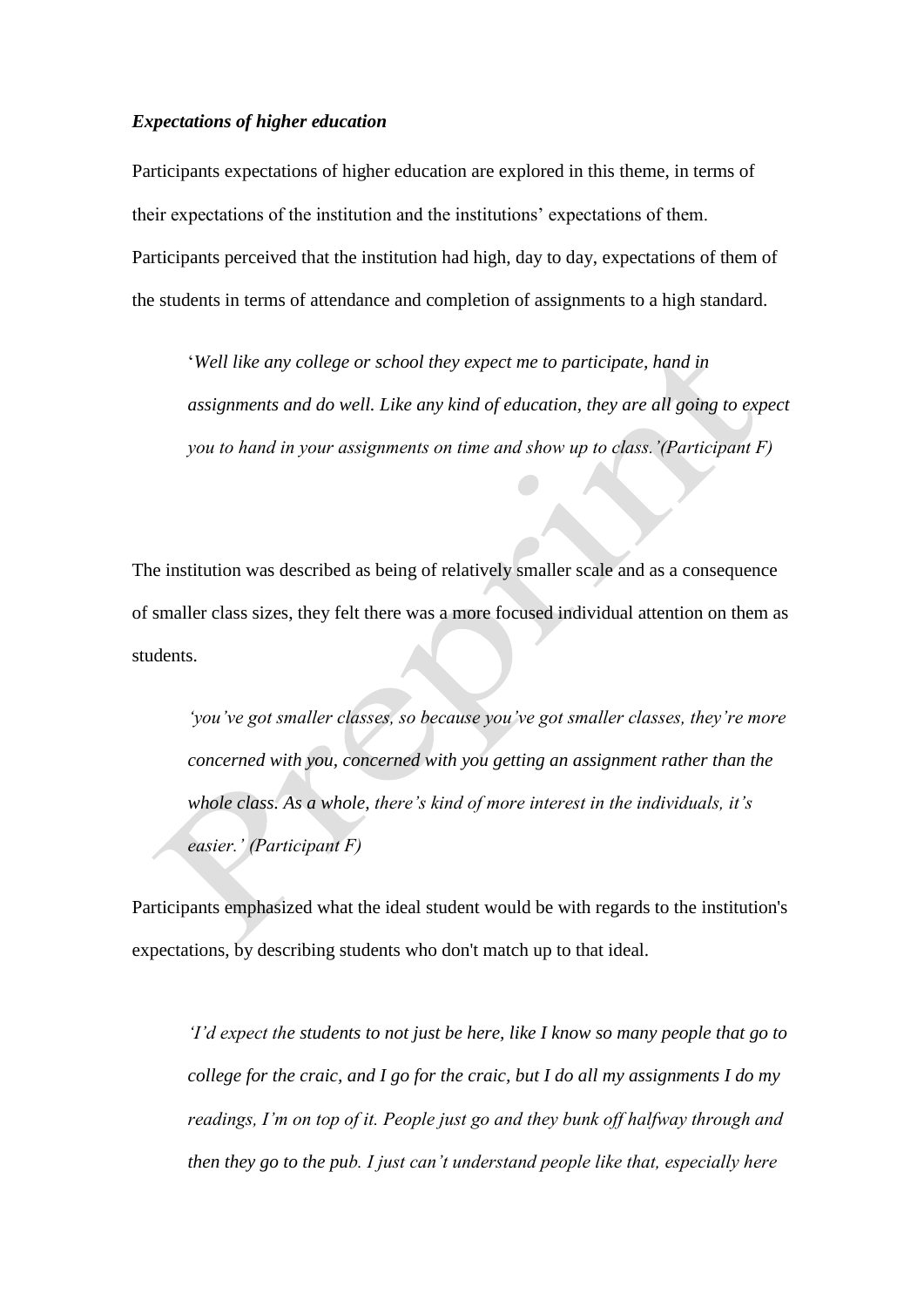*paying the fees and then just doing that. Like I know some people in my class that would be rarely in and I can't understand.' (Participant C)*

Participants perceived that the institution had high long term expectations of them for overall academic success.

*'Just to give it your all, give it your best. Do something with your degree, well that's what I would expect if I was running a college.' (Participant C)*

The participants appeared to be less able to articulate their expectation of the institution than the institution's expectation of them. The participants described having an expectation that the institution would facilitate social connection with others.

*'I: Is there anything else you expect from [institution]?*

*D: I suppose kind of meet new people and that kind of stuff' (Participant D)*

Participants also had an expectation that institution would support them in becoming successful graduates.

*'A degree, a job maybe. That's the case of play it by year and see where the future takes you. At the very least I hope this place can make me into a better person.' (Participant G)*

*Impact of College on Life*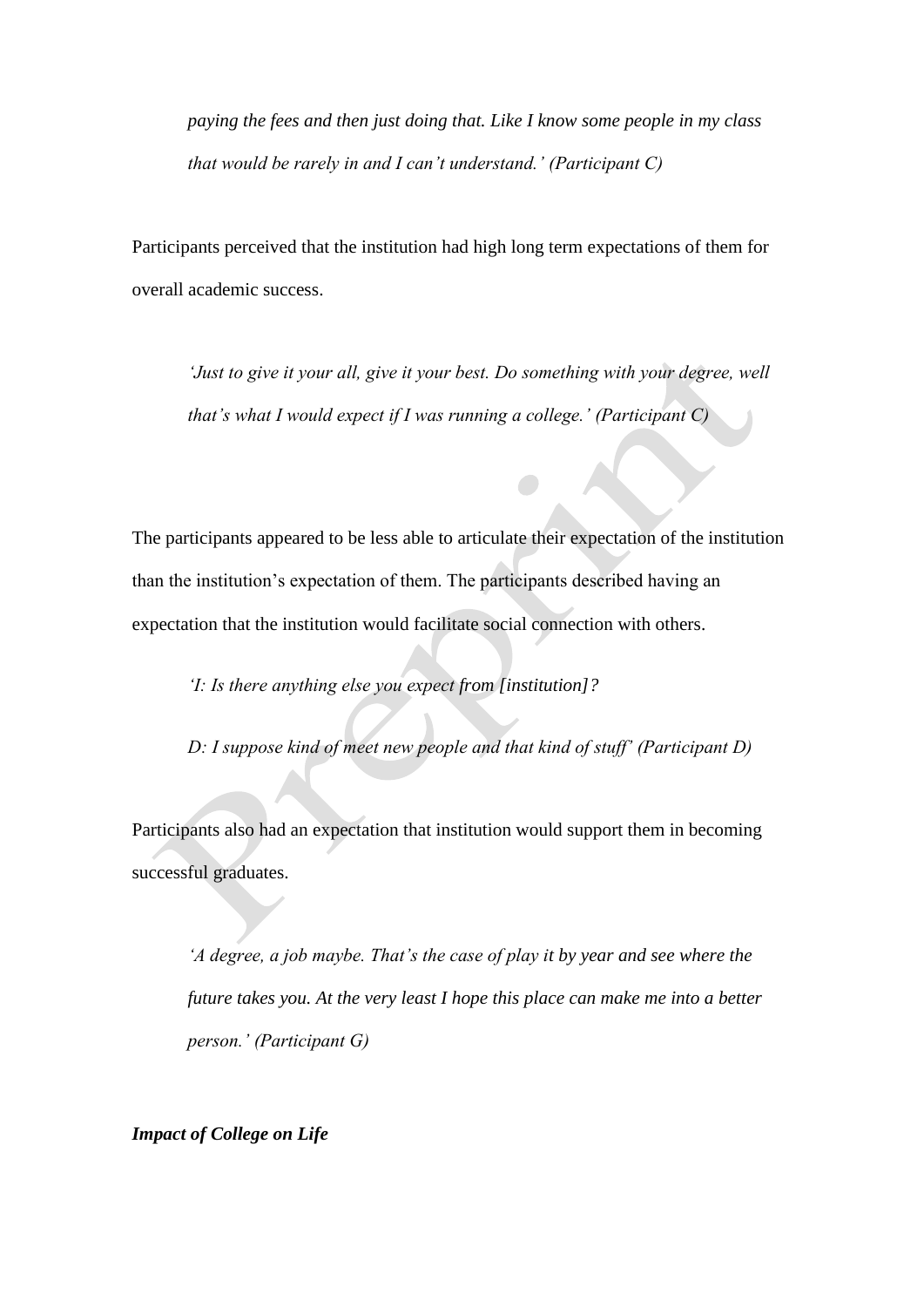This theme captures the impact of attending college on other aspects of participants' lives such as financial, social and their own identity. A minority of participants described in their narratives a changing sense of their own identity as they began their higher education journey.

*'I've grown a bit in my attitude and my approach to life. I realise I don't need to do what I did, I can't just put off all the work and I'll do it the day I go in, then I'll continuously have to work on it to improve myself.' (Participant A)*

For some participants attending college has had a significant financial impact, resulting in pressure on themselves and their families, *'we ended up selling one of the cars, and eh I felt really guilty*'. This resulted in many participants taking up part time work to fund their higher education, *'I have three little part time jobs, they're all weird times so I had to re-arrange all them'.*

Participants described the challenges they faced balancing their pre-existing life, for example friendship groups or family routines, with their new college life.

*'I'm busy, we're all busy. It's kind of the social aspect of my life it's flipped, it's done a 180 but instead of losing my friends and been alone I've made new friends and I'm trying to keep my old ones. It's just it's coming to that point where I don't see them as much as I want to. But we still text each other and call each other as much cause we don't want to forget each other.'(Participant, C)*

# *Induction by Design*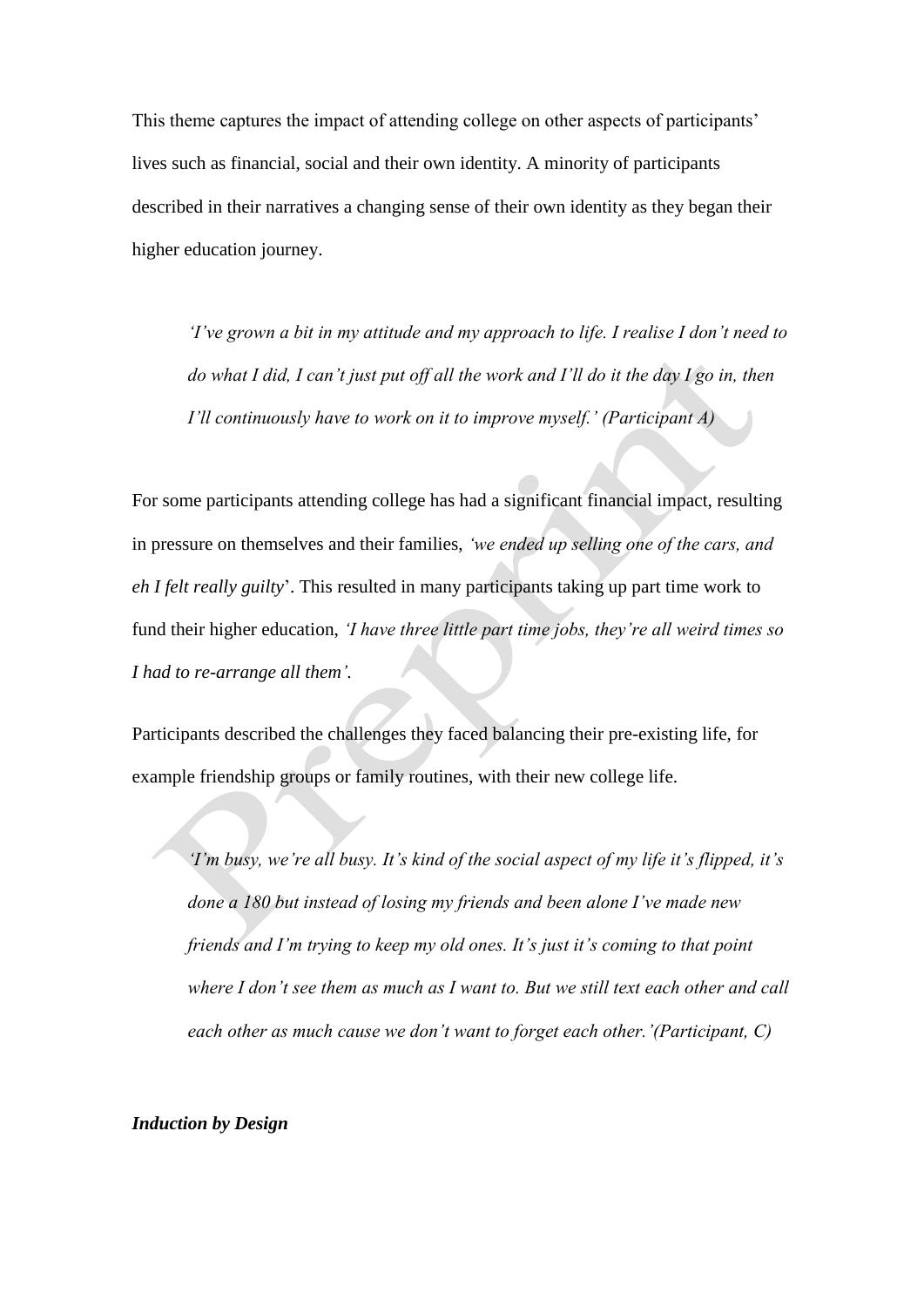The impact of the induction by design intervention on the student narratives relating to their transition to higher education is explored in the following theme.

The physical orientation activity was reported positively by participants as a useful approach to familiarise themselves with the campus and as a socialisation opportunity to work as a team.

*'We went around the place and took pictures of things it was like a treasure hunt or something like that. I think it was basically just a way to get to know the area and get to know people as well' (Participant, D)* 

For some participants, the information sessions provided by the college services at induction such as the library, careers and student services raised awareness of the services and how participants could seek supports in the future.

*'The library talk? I like the.. I've been in the library a good few times, I know some people that haven't. I like the library and I thought the talk was very useful.' (Participant, C)*

For other participants, the service information sessions made no impact on their awareness of college supports, '*Sorry but I couldn't make heads or tails, didn't know what she was talking about*'.

Having academics lead the induction sessions was perceived by participants as a valuable means of socialisation, and for communicating academic expectations and norms to the new students.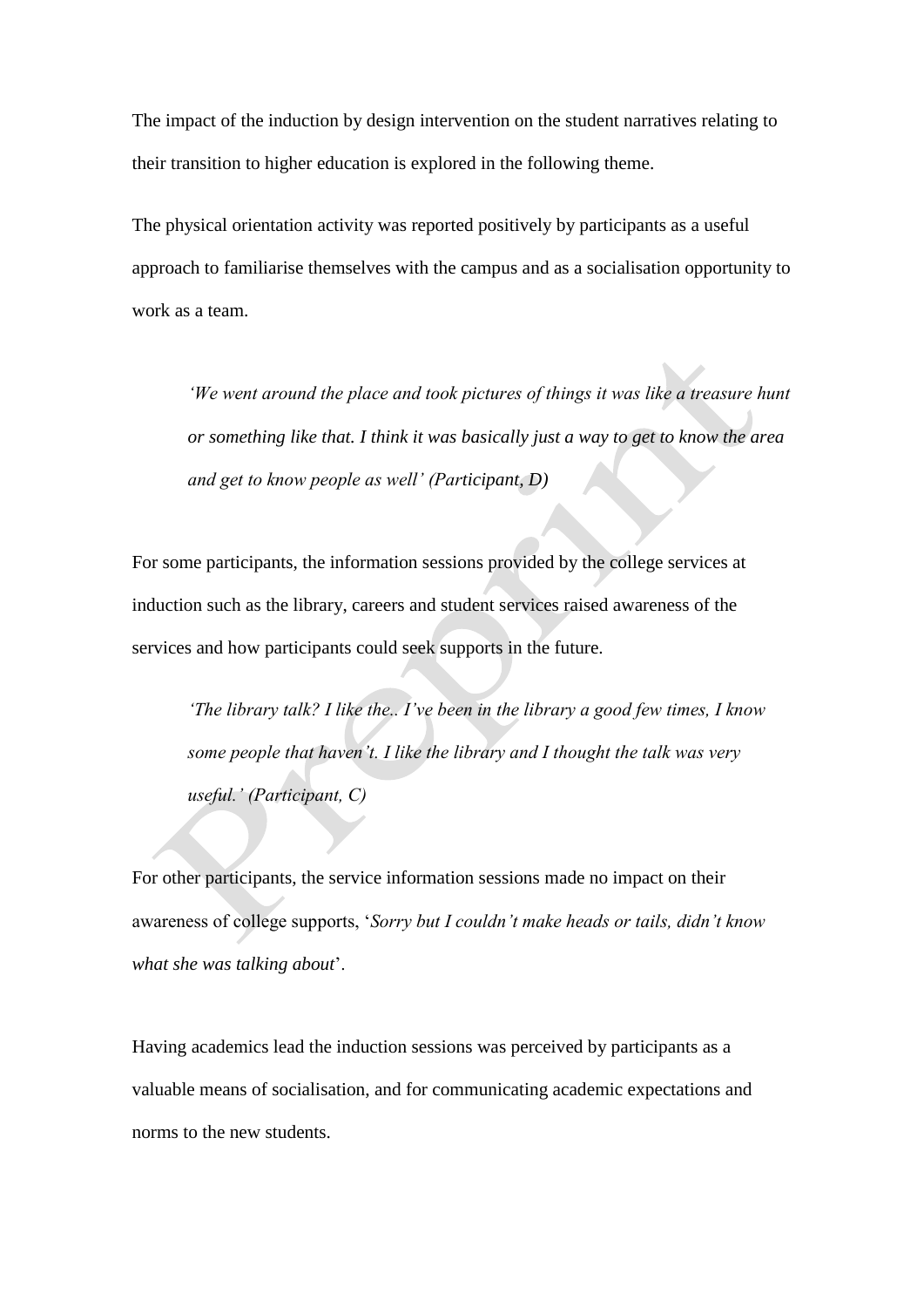*'Well I think the induction was a very good idea. It just gave us a feel of how we were setting up for the next, I don't know how ever many years. But it worked really well, I got talking to a few people. It's good to meet some of the lecturers and get some feedback from them on what's it going to be like' (Participant, G)*

Interacting with peer mentors at the induction day was perceived as beneficial by participants, as the mentors gave the student perspective on college.

*'Instead of just having staff talking to you, instead there is someone who is roughly your own level who can tell you about their own experiences'*

The opportunity to socialise with peers and break the ice at the induction day was a positive impact of induction reported by participants. The on-entry socialisation activities encouraged students to interact with each other.

*'But, I sat there for the first 20 minutes, sat on my own and I wouldn't talk to anybody, and you know it's supposed to be social and stuff. But I was so afraid to talk to anybody, but as we got given our tasks and given our team mates and switched around it was really good. I'm glad I went to it because if I hadn't, I don't think I would have been as clicky with my friends in the class now. So it really helped.' (Participant, A)*

## *Socialisation*

This theme captures the socialisation experiences of participants with their peers during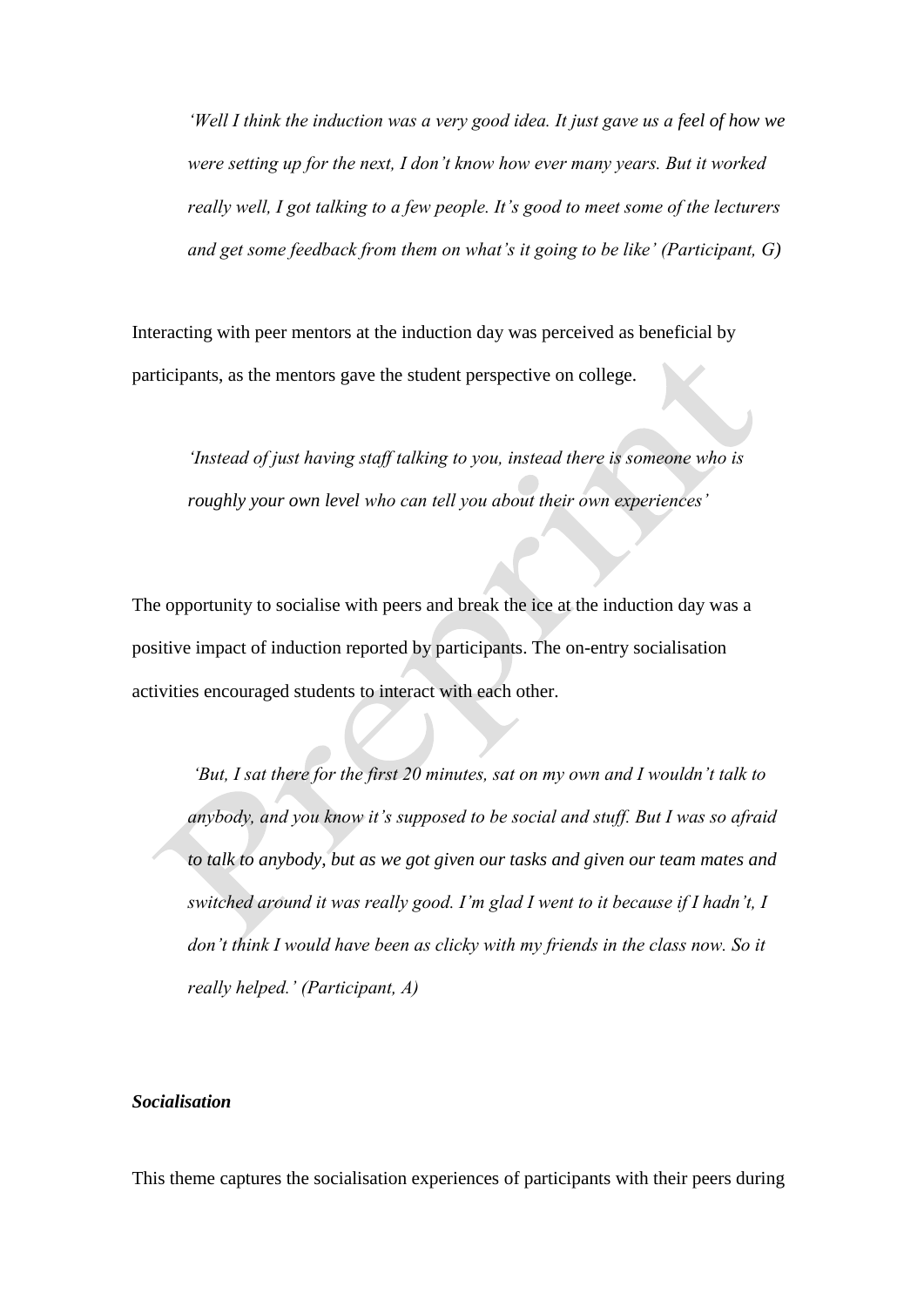the on-entry induction phase and during the first month of college.

The initial on-entry socialisation with peers was described by participants as challenging and uncomfortable, '*again it was kind of awkward, it was good but it was awkward because you like didn't know anybody, didn't know where you were going.*' The socialisation activities, which were part of the induction, by design alleviated participants' social anxieties and enabled them engage socially with peers.

*'Definitely, if had missed it I would have been the lost little sheep that I thought I was going to be, but the induction cleared away all that, you know? And set confidence to actually talk to people and make friends' (Participant, A)*

Following the on-entry phase, participants reported that peer socialisation centred on classmates, and in clubs and societies in the first few weeks of the academic year.

*'I have, I've made a few friends. I haven't made friends with a lot of people but a few people from class and then from drama society. So it was good to meet new people' (Participant, F)*

For some participants, commuting long distances to college impacted on their opportunities for peer socialisation as they were not always able to participate in social activities based in the college.

*'yeah I joined the film society, I haven't really went to anything yet because I live in Greystones. Things happen a while after I finish. It's all on a few hours after I finish lectures so I don't really want to hang around and head back to*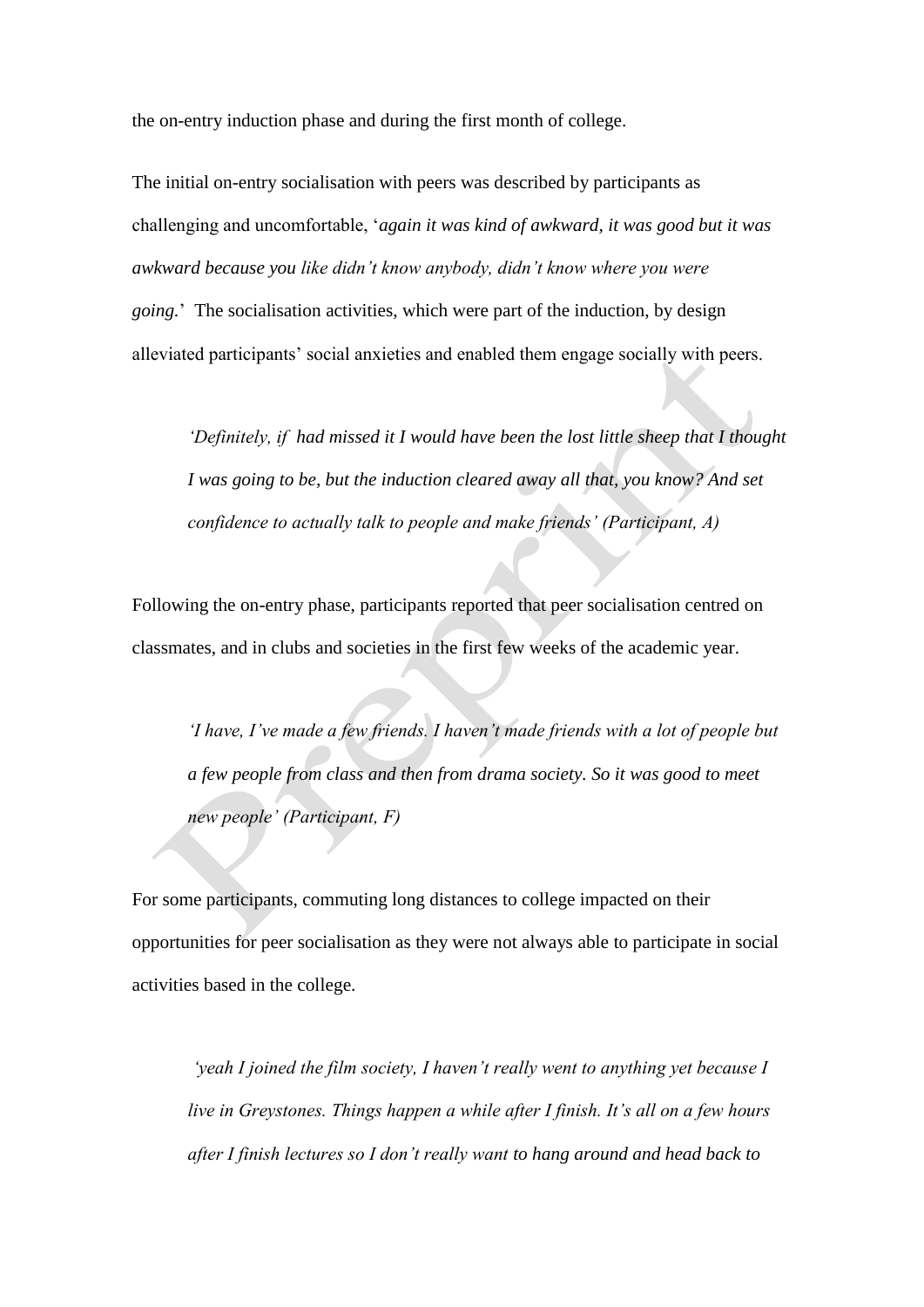*Greystones late.' (Participant, D)*

## *Transition from School to College*

This theme captures the transition experiences of participants from secondary school to higher education and their personal pathways to college, as well as their goals for the future.

Participant's descriptions of their pathways to college indicate that this private higher education institution and their current course were not their first preference but rather choices of circumstance.

*'Well it was a bit of a rocky road along the way. I did my leaving cert first through XX College in XX, those were two pretty tough years. Then I applied for other universities but I didn't get the points. So then I decided I'd repeat in XX College and that was grand, I ended up getting the points. To tell you the truth this wasn't anyone near first choice, this was last on my list the back-up.' (Participant, G)*

Adapting to the independence of college learning was reported by some participants as a challenge when compared to the structured secondary school environment.

*'It's more laid back than I expected it to be, that's been sticking out. But also on a kind of bad note, it's my own fault but you know in secondary school the way they spoon feed you the notes you know? I'm not used to making that leap if you*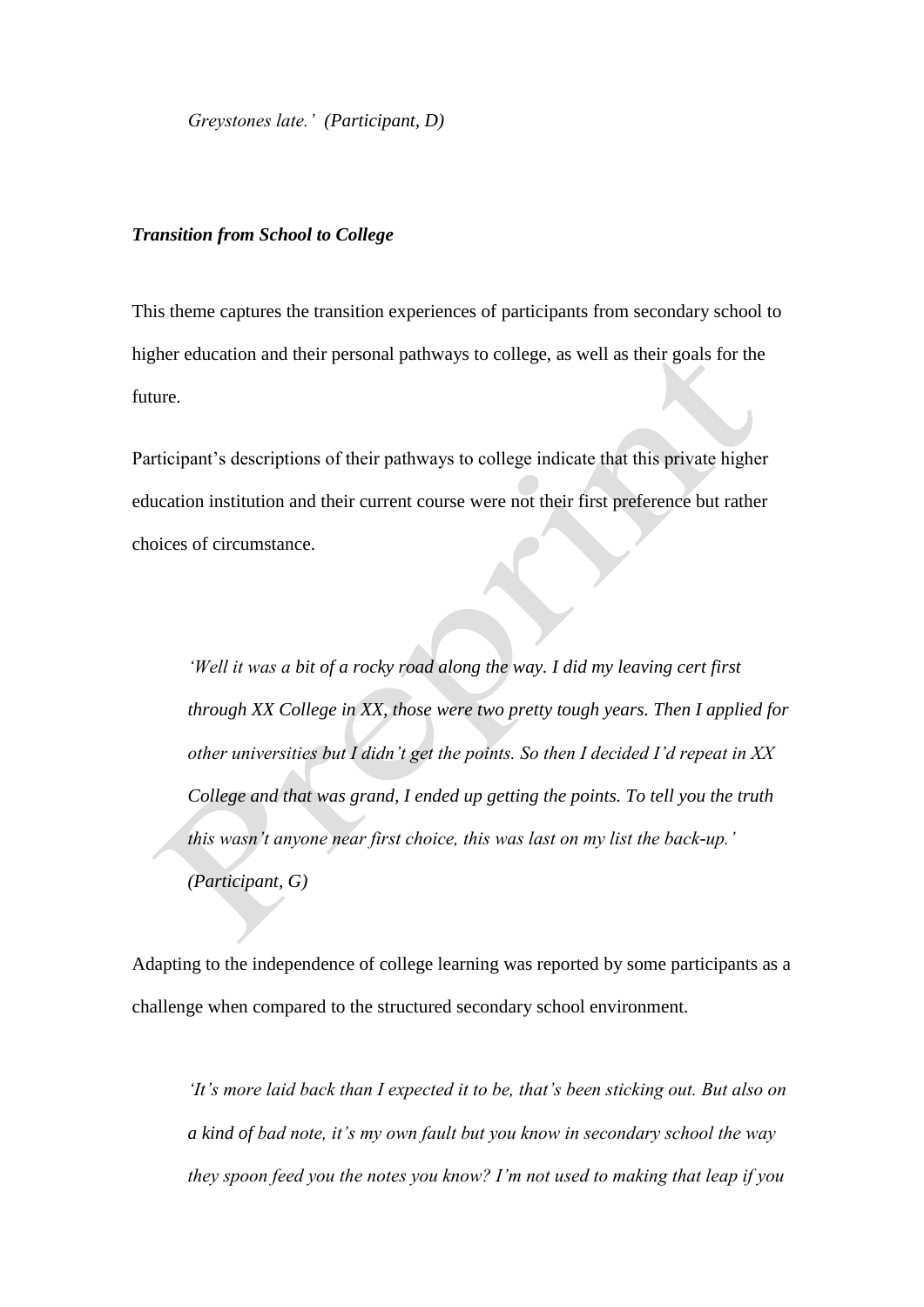*don't do the work you're falling down, we're not chasing you for it.' (Participant, A)*

In their narratives, participants articulate clear goals and aspirations for the future related to their intended completion of their degree.

*'I: Do you know what you want to do after your degree?*

*D: I have kind of an idea but I want to make sure. I'm hoping kind of journalism or teaching*

*I: Oh cool, if you had a picture in your head or where you want to be, what would that picture be like?*

*D: Well I'd love to be a sports journalist write about football because I love football' (Participant, D).*

#### **Discussion**

The purpose of the current study was to explore the impact of a designed induction intervention on student narratives of transition into higher education. The induction by design intervention was designed to foster the development of social and academic readiness for new undergraduate students. The findings suggest that a designed induction intervention can have a positive impact on student experiences of transitioning to higher education. In particular, the data indicated that the induction intervention had an impact on participant narratives of their academic experiences, their expectations of higher education, the impact of college on their lives, and their experiences of on-entry socialisation.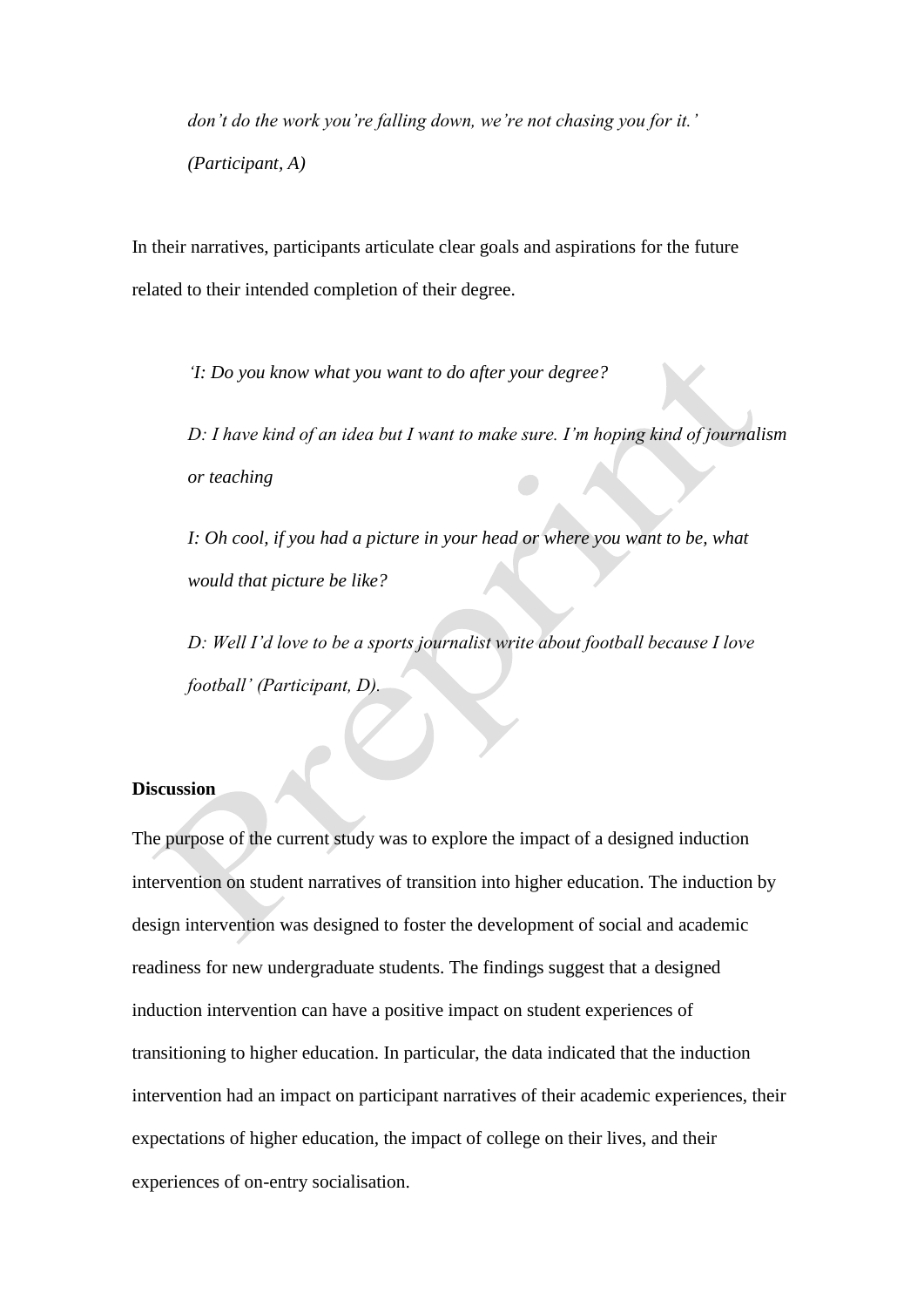This study found that during the on-entry phase, participants articulated anxieties related to both the social and academic spheres, this is broadly in line with previous research conducted by Lowe and Cook (2003) and Brooker, Brooker, Lawrence (2017). However, one point of difference was that for some participants the induction by design intervention alleviated their social anxieties not their academic concerns.

The induction by design intervention facilitated participants in clarifying their goals and expectations of higher education. This finding indicates that such an intervention can facilitate the development of realistic expectations of higher education learning. The introduction of an induction by design as a targeted intervention in the early stages of participants' study lifecycle is supported by the literature on student success and retention (Brunton et al. 2016; Thomas 2012; Thomas et al. 2017).

The data revealed that attending college had an impact on other aspects of participants' lives such as financial, social and their own identity. Balancing competing demands presented challenges for participants. This finding is consistent with previous research on the difficulties that first year students can face carried out by Yorke (1999), Jones (2008), and Brooker, Brooker and Lawrence (2017).

This study found that the induction by design activities had a positive impact on student narratives about their transition to higher education. Induction activities such as the physical orientation and the library, careers, and student services sessions were described positively by participants, which indicates that the intervention achieved some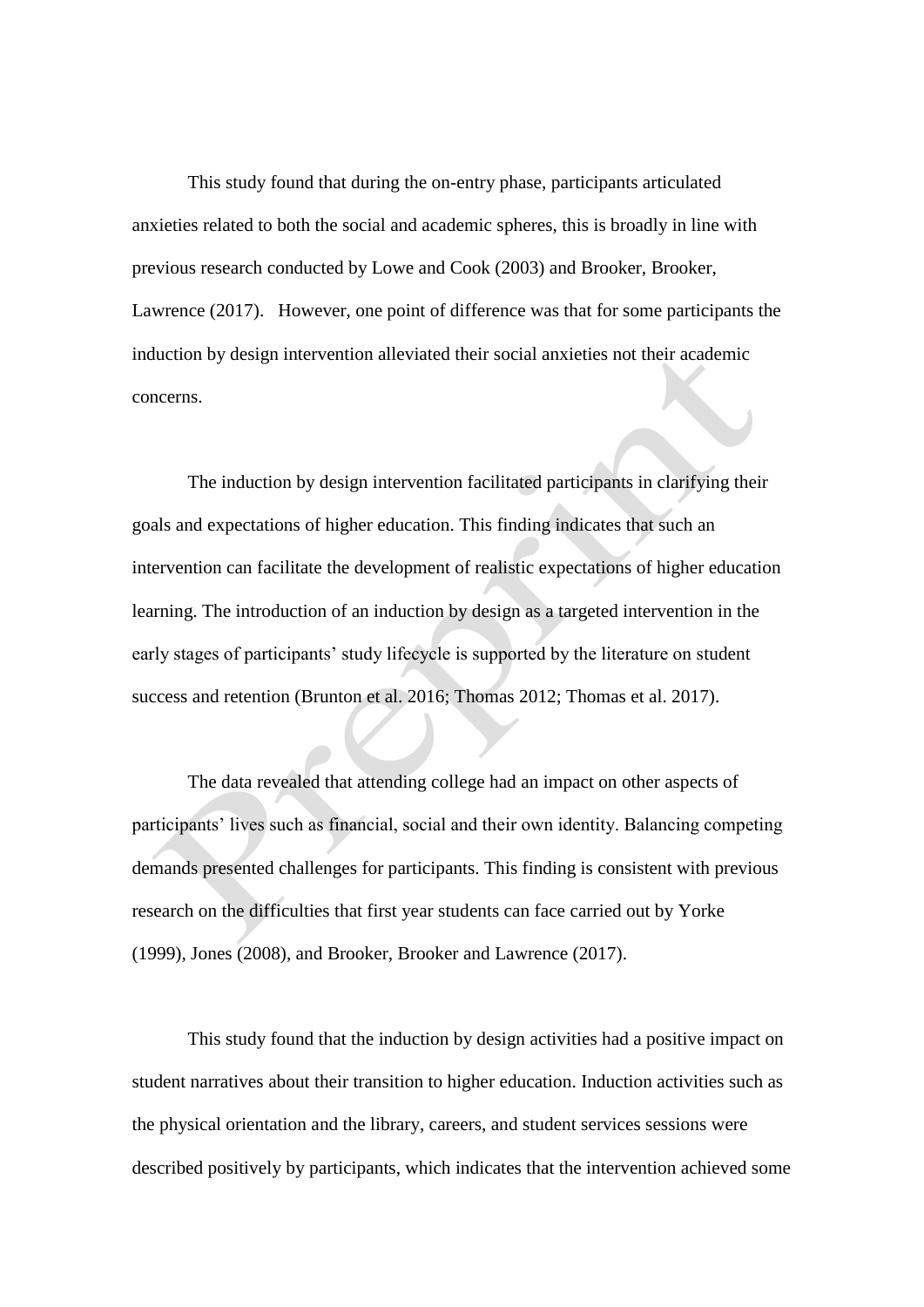of its aim of raising awareness of support services and was consistent with the literature on designing effective inductions (Soria et al. 2013; Hurst and Leonard 2007; Tinto 2017; Yorke and Longden 2004; Cook et al. 2005; Thomas 2012; Thomas et al. 2017).

The data indicated that having academics lead the induction sessions was perceived by participants as a valuable means of socialisation, and for communicating academic expectations and norms to the new students. Further, this study found that interacting with peer mentors at the induction day was perceived as beneficial by participants, as the mentors gave the student perspective on college. These findings are supported by the literature on the impact of having positive academic and student role models for new students (Lowe and Cook 2003; Thomas 2012; Thomas et al. 2017; Cook et al. 2005)

The findings of this study indicate that the initial on-entry socialisation with peers was described by participants as challenging and uncomfortable. The socialisation activities which were part of the induction by design alleviated participants' social anxieties and enabled them engage socially with peers. This finding suggests that the intervention achieved one of it aims to encourage socialisation and was consistent with the literature on the importance of socialisation activities to designing effective inductions (Cook et al. 2005; Thomas 2012; Thomas et al. 2017)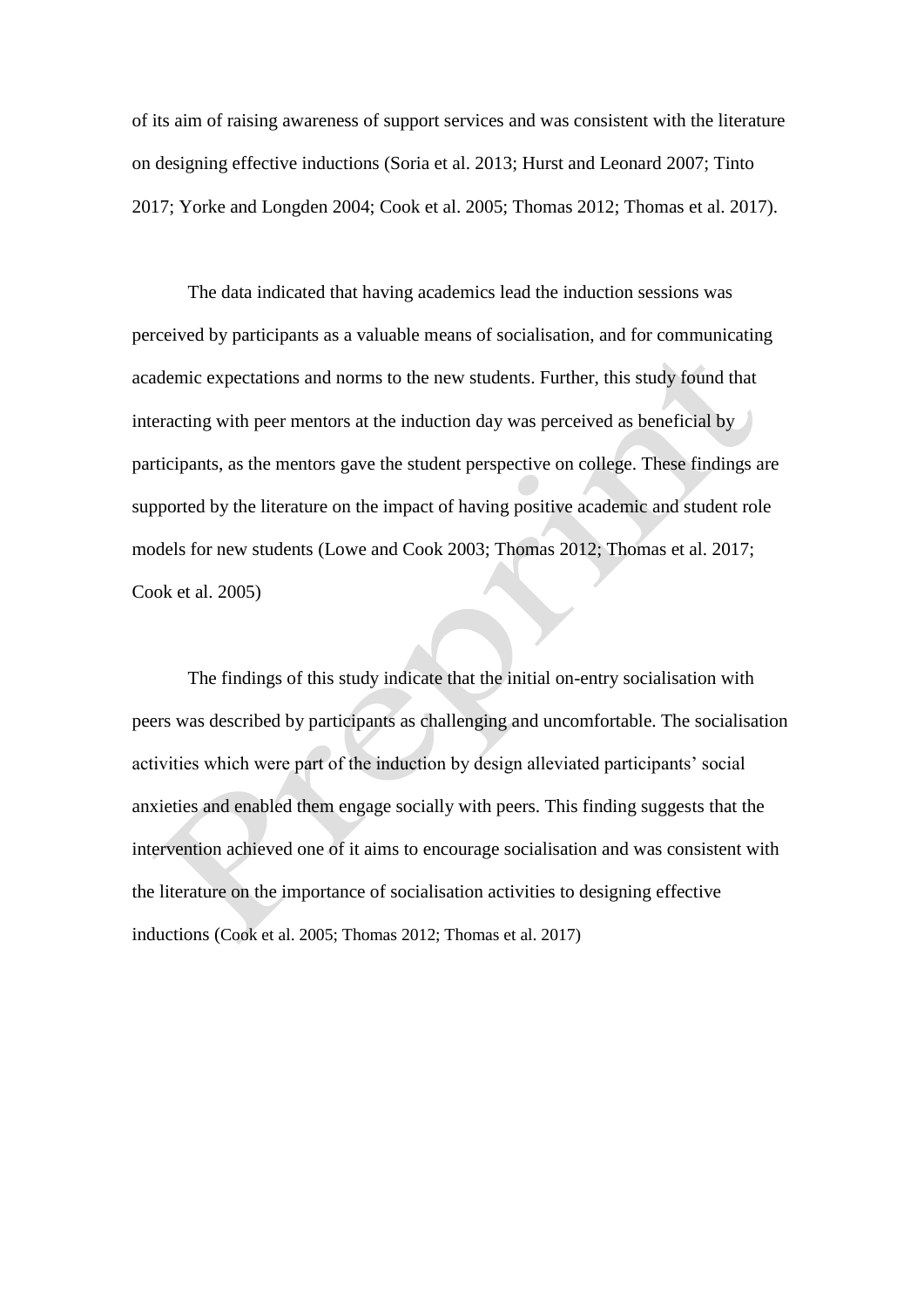# **Conclusion**

This study indicates that a designed induction intervention focused on the on-entry phase of the study lifecycle can have a positive impact on new higher education students. These findings add to the growing evidence of the impact of strategically designed induction interventions on new student transitions to higher education. This impact is shown to extend to both the social and academic aspects of readiness, specifically the impact of being exposed to information that encourages realistic expectation setting, and being informed about one's readiness for study in a number of key areas: time-management; support networks; independent learning at higher education level, and the opportunity to socialise with peers, senior students and academic staff.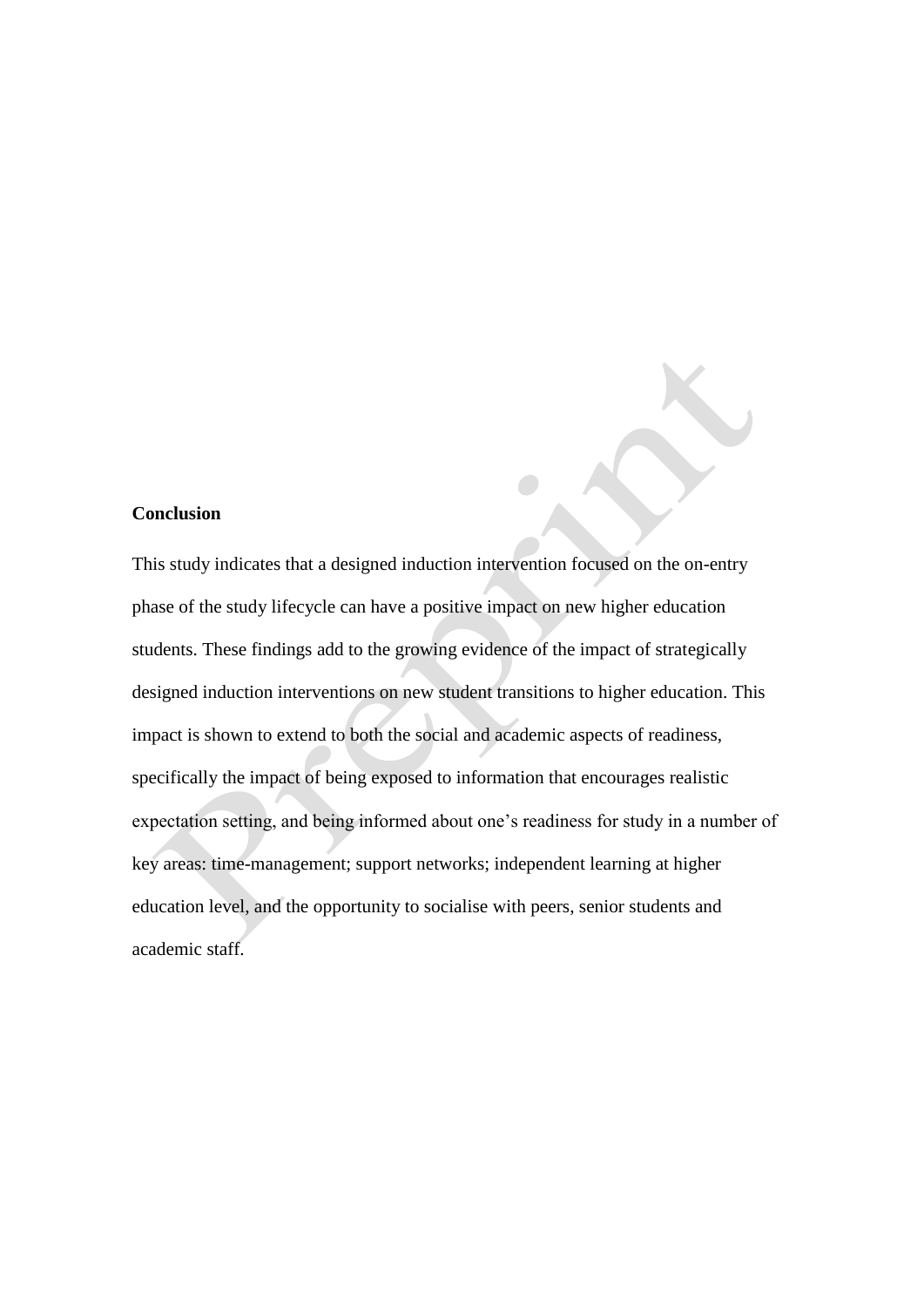Word Count 5468

# **References**

Bowles, T. V. and K. A. Brindle. 2017. "Identifying Facilitating Factors and Barriers to Improving Student Retention Rates in Tertiary Teaching Courses: A Systematic Review." *Higher Education Research & Development* 36 (5): 903-919

Braun, V. and V. Clarke. 2006. "Using Thematic Analysis in Psychology." *Qualitative Research in Psychology.* 3 (2): 77-101.

Braun, V. and V. Clarke. 2013. *Successful Qualitative Research: A Practical Guide for Beginners.* London: Sage.

Brooker, A., S. Brooker, and J. Lawrence. 2017. "First Year Students' Perceptions of Their Difficulties." *Student Success*. 8 (1): 49- 62. DOI: 10.5204/ssj.v8i1.352

Brunton J., M. Brown, E. Costello, O. Farrell and C. Mahon. 2017. ["Giving Flexible](https://link.springer.com/chapter/10.1007/978-3-319-59044-8_2)  [Learners a Head Start on Higher Education: Designing and implementing a Pre](https://link.springer.com/chapter/10.1007/978-3-319-59044-8_2)[induction Socialisation MOOC.](https://link.springer.com/chapter/10.1007/978-3-319-59044-8_2)" In *European Conference on Massive Open Online Courses*, 10-19. Springer: Cham.

Brunton, J., M. Brown, A. Cleary, E. Costello, L. Delaney, S. Fox, C. Galvin, et al. 2016. *Lost in Transition: A Report [on Enabling Success for Flexible Learners.](http://studentsuccess.ie/wp-content/uploads/2016/06/STUDENT_SUCCESS_TOOLBOX-LOST_IN_TRANSITION_REPORT.pdf)* Dublin: Dublin City University.

Cook, Anthony. 2009. "The Roots of Attrition" In *How to Recruit and Retain Higher Education Students,* edited by Anthony Cook and Brian Rushton. London: Routledge.

Cook, Rushton, McCormick and Southall. 2005. *The STAR projects': Guidelines for the Management of Student Transition*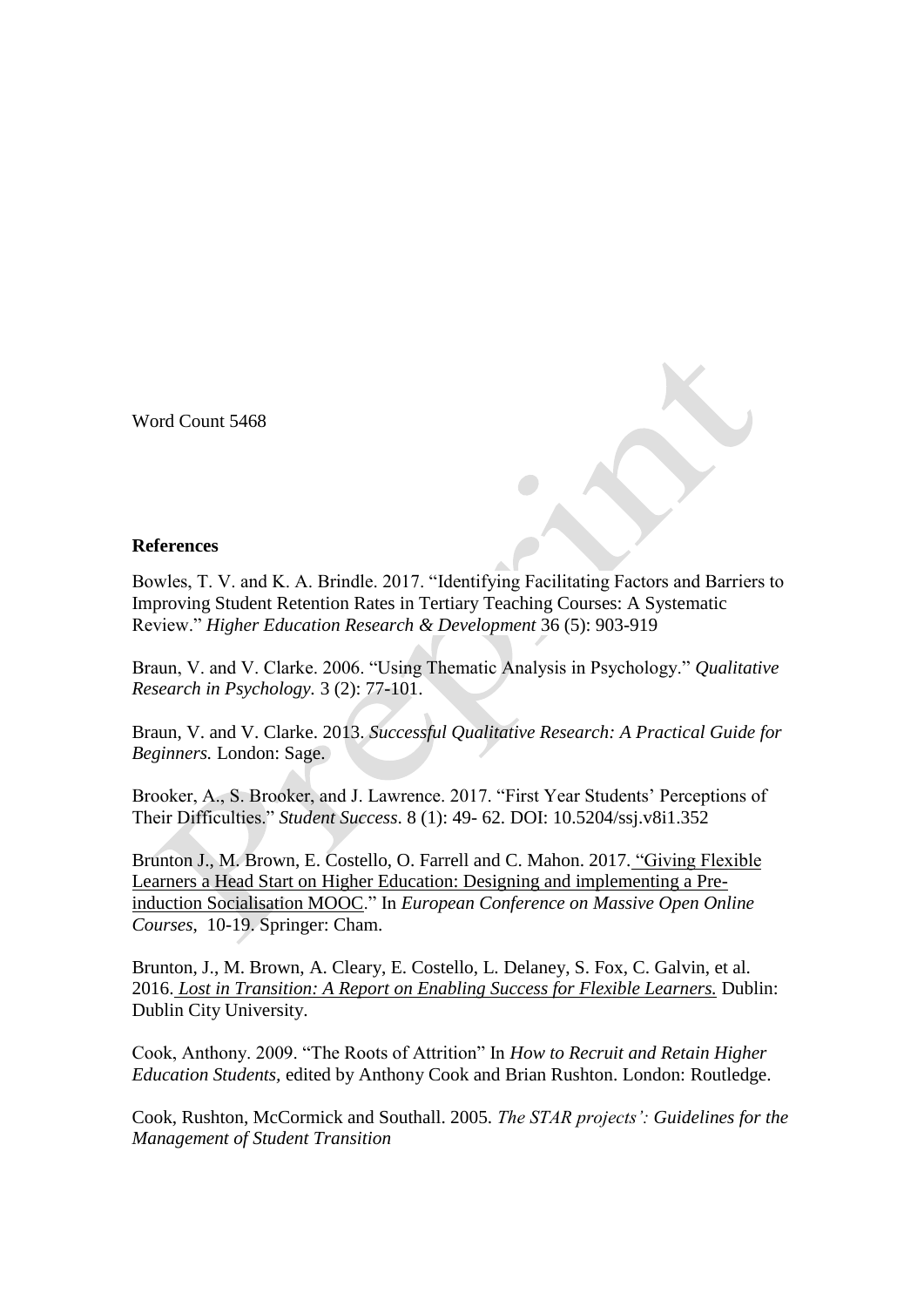Cuseo, J. 2002. "Student Retention: Understanding the Root Causes of Student Attrition and Implementing a Prevention Plan' Paper." In *the Annual Conference on the First Year Experience.*

Higher Education Authority. 2018. "A Study of Progression in Irish Higher Education." Accessed 21 May 2018. [http://hea.ie/assets/uploads/2018/05/HEA-Progression-Report-](http://hea.ie/assets/uploads/2018/05/HEA-Progression-Report-2018-FINAL.pdf)[2018-FINAL.pdf](http://hea.ie/assets/uploads/2018/05/HEA-Progression-Report-2018-FINAL.pdf)

Hughes, Gareth, and Olivia Smail. 2012. "Which Aspects of University Life are most and least helpful in the Transition to HE?: A Qualitative Snapshot of Student Perceptions." *Journal of Further and Higher Education* 39 (4): 466-480. DOI: 10.1080/0309877X.2014.971109

Hurst, S. and J. Leonard. 2007. "Garbage In, Garbage Out: The Effect of Library Instruction on the Quality of Students' Term Papers." *Electronic Journal of Academic & Special Librarianship*. 8 (1). Retrieved from [http://southernlibrarianship.icaap.org/content/v08n01/hurst s01.htm](http://southernlibrarianship.icaap.org/content/v08n01/hurst%20s01.htm)

Hussey, T. and P. Smith. 2010. "Transitions in Higher Education." *Innovations in Education and Teaching International.* 47 (2).

Jones, R. 2008. "Widening Participation: Student retention and success." Research Synthesis for the Higher Education Academy, Higher Education Academy. Retrieved from: [http://www2.le.ac.uk/offices/ssds/projects/student-retention](http://www2.le.ac.uk/offices/ssds/projects/student-retention-project/dissemination/resources/wp-retention-synthesis.doc)[project/dissemination/resources/wp-retention-synthesis.doc](http://www2.le.ac.uk/offices/ssds/projects/student-retention-project/dissemination/resources/wp-retention-synthesis.doc)

Kahu, Ella R. 2013. Framing student engagement in higher education. *Studies in Higher Education* 38 (5): 758-73.

Lear, E., L. Li, and S. Prentice. 2016. "Developing Academic Literacy Through Selfregulated Online Learning." *Student Success*. 7 (1): 13-23. DOI: 10.5204/ssj.v7i1.297

Lowe, Houston, and Anthony Cook. 2003. "Mind the Gap: Are Students Prepared for Higher Education?" *Journal of Further and Higher Education* 27 (1): 53-76. DOI: 10.1080/03098770305629

Mery, Y., J. Newby and K. Peng. 2012. "Performance-based Assessment in an Online Course: Comparing Different Types of Information Literacy Instruction." *portal: Libraries and the Academy.* 12 (3): 283-298.

Murtagh, S., A. Ridley, D. Frings and S. Kerr-Pertic. 2017. "First-year Undergraduate Induction: Who Attends and How Important is Induction for First Year Attainment?" *Journal of Further and Higher Education* 41 (5): 597-610. DOI: 10.1080/0309877X.2016.1159288

Pennington, Charlotte R., Elizabeth A. Bates, Linda K. Kaye and Lauren T. Bolam. 2018. "Transitioning in Higher Education: An Exploration of Psychological and Contextual Factors Affecting Student Satisfaction." *Journal of Further and Higher Education*. 42 (5): 596-607. DOI: 10.1080/0309877X.2017.1302563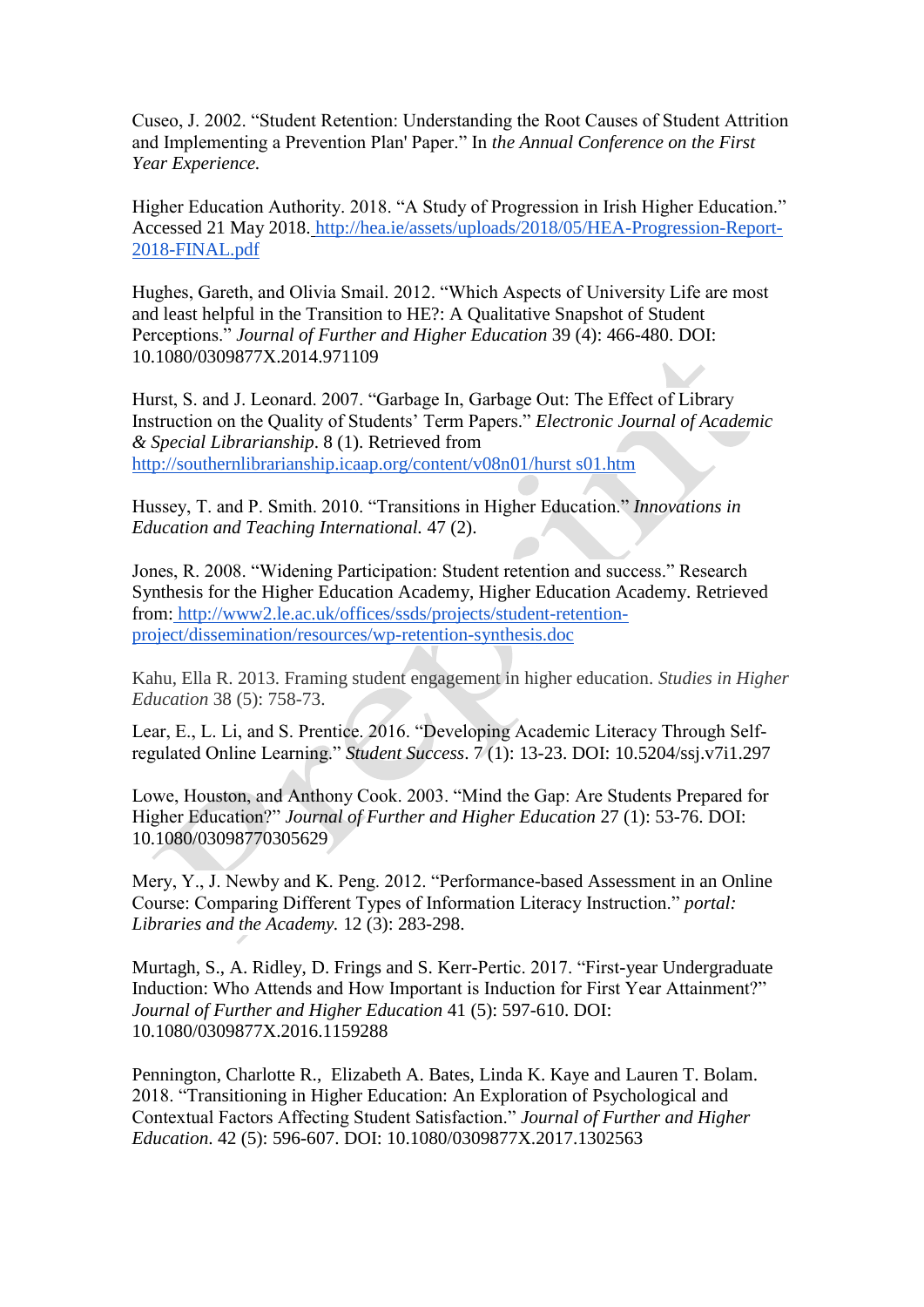Soria, K. M., J. Fransen, and S. Nackerud. 2013. "Library Use and Undergraduate Student Outcomes: New Evidence for Students' Retention and Academic Success." *portal: Libraries and the Academy.* 13 (2): 147-164.

Thomas, L. 2012. "What works? Facilitating an Effective Transition into Higher Education." *Widening Participation and Lifelong Learning* 14: 4-24.

Thomas, L., M. Hill, J. O' Mahony, and M. Yorke, 2017. *Supporting student success: Strategies for Institutional Change: What Works? Student Retention & Success Program*. Retrieved from: [https://www.heacademy.ac.uk/knowledge-hub/supporting](https://www.heacademy.ac.uk/knowledge-hub/supporting-student-success-strategies-institutional-change)[student-success-strategies-institutional-change](https://www.heacademy.ac.uk/knowledge-hub/supporting-student-success-strategies-institutional-change)

Tinto, V. 2017. "Reflections on Student Persistence." *Student Success*. 8 (2): 1-8. DOI: 10.5204/ssj.v8i2.376

Vihavainen, A., M. Luukkainen and J. Kurhila. 2013. "MOOC as semester-long entrance exam" In *Proceedings of the 13th annual ACM SIGITE Conference on Information Technology Education.* 177-182. ACM.

Whitehead, David. 2012. "Do We Give Them a Fair Chance?: Attrition Among Firstyear Tertiary Students." *Journal of Further and Higher Education* 36 (3): 383-402. DOI: 10.1080/0309877X.2011.632820

Yorke, M. 1999. *Leaving Early: Undergraduate Non-completion in Higher Education.* London: Falmer.

Yorke, M. and B. Longden. 2004. *Retention and Student Success in Higher Education.* London: Society for Research into Higher Education & OUP.